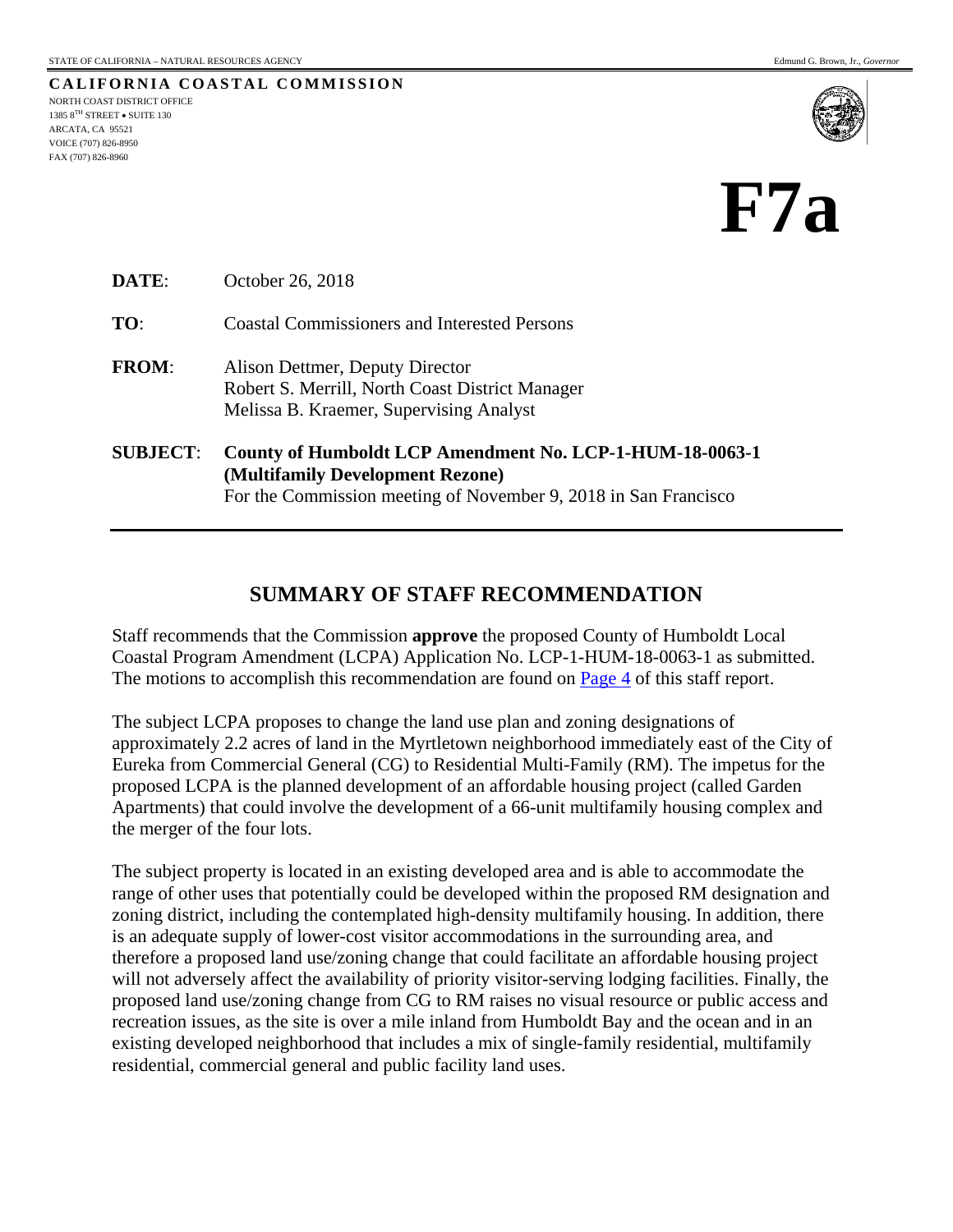Therefore, staff is recommending the Commission approve the Land Use Plan (LUP) amendment as submitted, because the LUP amendment meets the requirements of, and is in conformity with, the Chapter 3 policies of the Coastal Act. Staff is also recommending the Commission approve the IP amendment as submitted, because the proposed IP amendment conforms with and is adequate to carry out the provisions of the certified LUP.

### **DEADLINE FOR COMMISSION ACTION**

The County transmitted an application for LCP-1-HUM-18-0063-1 to the Commission on August 18, 2018. The LCP amendment submittal was filed as complete by the North Coast District Office on October 5, 2018. As the proposed amendment affects both the Land Use Plan and Implementation Plan portions of the LCP, the Commission has a 90-day deadline, or until January 3, 2019 to take a final action on the LCP amendment.

## **ADDITIONAL INFORMATION**

For additional information about the LCP amendment, please contact Melissa Kraemer at the North Coast District Office at (707) 826-8950. Please mail correspondence to the Commission at the letterhead address.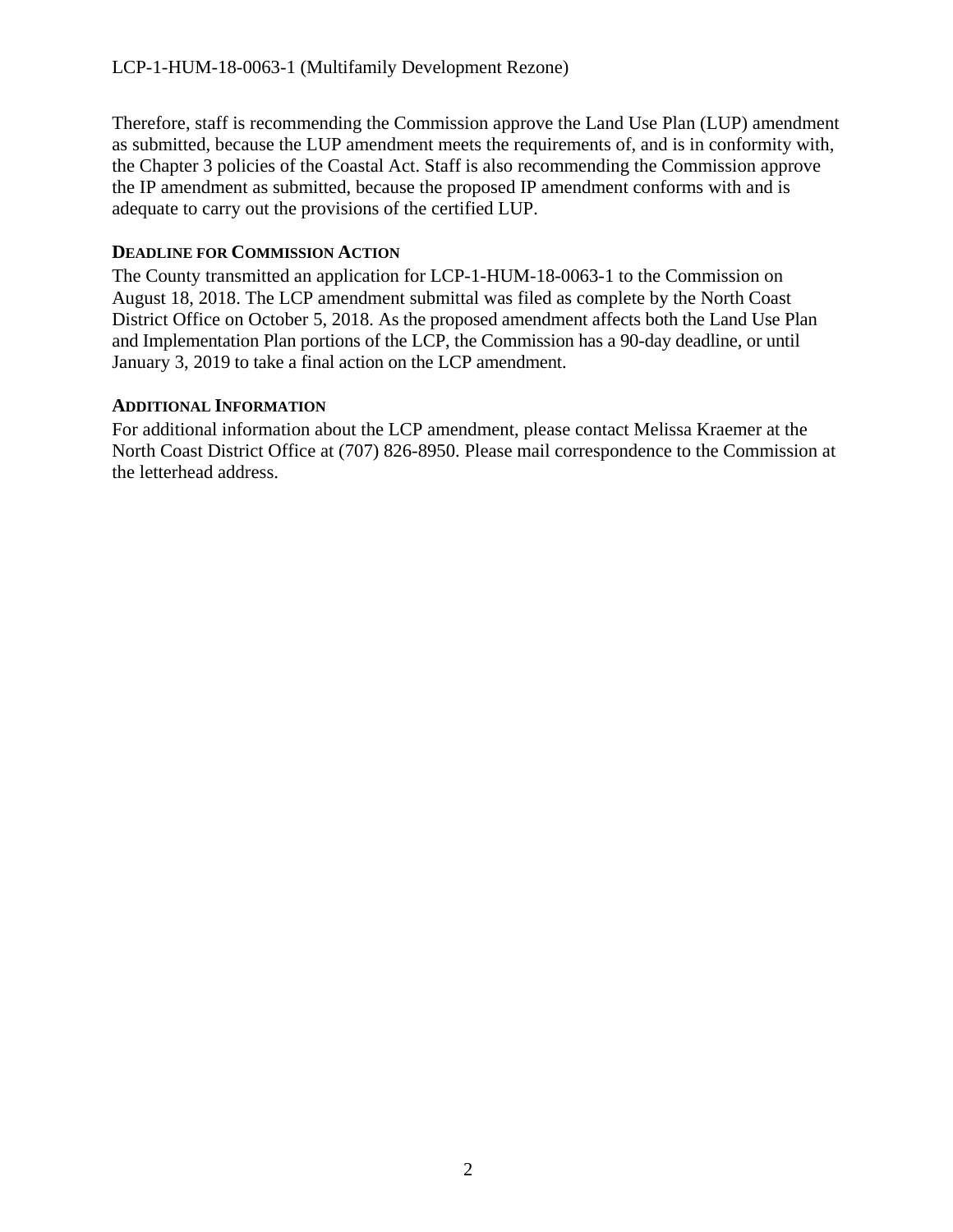## **TABLE OF CONTENTS**

|                        | $\mathsf{A}$                |                                                           |  |  |  |
|------------------------|-----------------------------|-----------------------------------------------------------|--|--|--|
|                        | $\bf{B}$                    |                                                           |  |  |  |
| Н.                     |                             |                                                           |  |  |  |
|                        | $\mathsf{A}$ .              |                                                           |  |  |  |
|                        | $\bf{B}$                    |                                                           |  |  |  |
|                        | $\mathcal{C}_{\cdot}$       |                                                           |  |  |  |
|                        |                             |                                                           |  |  |  |
|                        | $\mathsf{A}$                |                                                           |  |  |  |
|                        | $\bf{B}$                    |                                                           |  |  |  |
|                        |                             | FINDINGS FOR APPROVAL OF THE LUP AMENDMENT                |  |  |  |
|                        |                             |                                                           |  |  |  |
|                        | $\mathbf{A}$                |                                                           |  |  |  |
|                        | $\bf{B}$                    |                                                           |  |  |  |
|                        | $\mathcal{C}_{\mathcal{C}}$ |                                                           |  |  |  |
| $\mathbf{V}_{\bullet}$ |                             | <b>FINDINGS FOR APPROVAL OF THE IP AMENDMENT</b>          |  |  |  |
|                        |                             |                                                           |  |  |  |
|                        | $\mathsf{A}$                |                                                           |  |  |  |
|                        | $\bf{B}$                    |                                                           |  |  |  |
|                        | $\mathcal{C}_{\cdot}$       | CONFORMITY WITH THE VISITOR SERVING POLICIES OF THE LUP17 |  |  |  |
|                        |                             |                                                           |  |  |  |
|                        |                             |                                                           |  |  |  |

## **APPENDICES**

Appendix A – [Excerpts from the County's](https://documents.coastal.ca.gov/reports/2018/11/f7a/f7a-11-2018-appendix.pdf) Certified LCP

## **EXHIBITS**

Exhibit 1 – [Regional Location Map](https://documents.coastal.ca.gov/reports/2018/11/f7a/f7a-11-2018-exhibits.pdf)  Exhibit 2 – Vicinity Map Exhibit 3 – [Assessor's Parcel](https://documents.coastal.ca.gov/reports/2018/11/f7a/f7a-11-2018-exhibits.pdf) Map Exhibit 4 – [Existing Land Use Designation and Zoning](https://documents.coastal.ca.gov/reports/2018/11/f7a/f7a-11-2018-exhibits.pdf) Exhibit 5 – [Proposed Land Use Designation and Zoning](https://documents.coastal.ca.gov/reports/2018/11/f7a/f7a-11-2018-exhibits.pdf)  Exhibit 6 – County's Adopted [Resolution of Transmittal of LCP Amendment](https://documents.coastal.ca.gov/reports/2018/11/f7a/f7a-11-2018-exhibits.pdf)  Exhibit 7 – [Adopted Ordinance](https://documents.coastal.ca.gov/reports/2018/11/f7a/f7a-11-2018-exhibits.pdf) for Rezone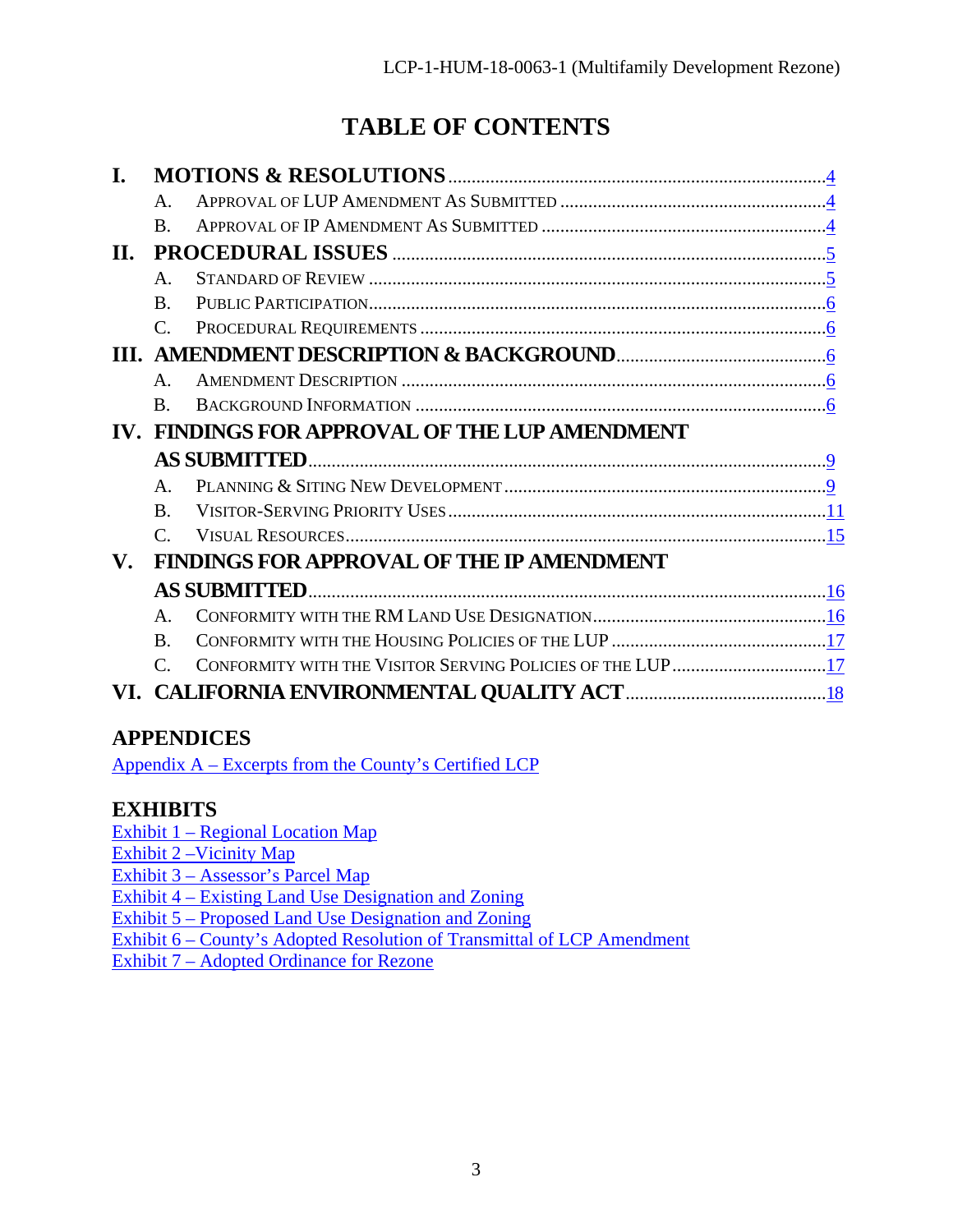## <span id="page-3-0"></span>**I. MOTIONS & RESOLUTIONS**

Following a public hearing, staff recommends the Commission adopt the following resolutions and findings. The appropriate motion to introduce the resolution and the staff recommendation are provided prior to each resolution.

#### **A. APPROVAL OF LUP AMENDMENT NO. LCP-1-HUM-18-0063-1 AS SUBMITTED**

#### **Motion 1 to certify the land use plan amendment as submitted:**

*I move that the Commission certify Land Use Plan Amendment No. LCP-1-HUM-18-0063-1 as submitted by the County of Humboldt.*

Staff recommends a **YES** vote. Passage of this motion will result in certification of the land use plan amendment as submitted and adoption of the following resolution and findings. The motion to certify as submitted passes only upon an affirmative vote of a majority of the appointed Commissioners.

#### **Resolution 1 to certify the land use plan amendment as submitted:**

*The Commission hereby certifies the Land Use Plan Amendment No. LCP-1- HUM-18-0063-1 as submitted by the County of Humboldt and adopts the findings set forth below on grounds that the land use plan as amended meets the requirements of and is in conformity with the policies of Chapter 3 of the Coastal Act. Certification of the land use plan amendment will meet the requirements of the California Environmental Quality Act, because either 1) feasible mitigation measures and/or alternatives have been incorporated to substantially lessen any significant adverse effects of the Implementation Plan amendment on the environment, or 2) there are no further feasible alternatives and mitigation measures that would substantially lessen any significant adverse impacts on the environment.*

#### **B. APPROVAL OF IP AMENDMENT NO. LCP-1-HUM-18-0063-1 AS SUBMITTED**

#### **Motion 2 to certify the implementation plan amendment as submitted:**

*I move that the Commission reject Implementation Plan Amendment No. LCP-1- HUM-18-0063-1 as submitted by the County of Humboldt.*

Staff recommends a **NO** vote on the foregoing motion. Failure of this motion will result in certification of the Implementation Plan Amendment No. LCP-1-HUM-18-0063-1 as submitted and the adoption of the following resolution and findings. The motion passes only by an affirmative vote of a majority of the Commissioners present.

#### **Resolution 2 to certify the implementation plan amendment as submitted:**

*The Commission hereby certifies the Implementation Plan Amendment No. LCP-1-HUM-18-0063-1 as submitted by the County of Humboldt and adopts the findings set forth below on grounds that the implementation plan amendment conforms with, and is adequate to carry out, the provisions of the certified Land*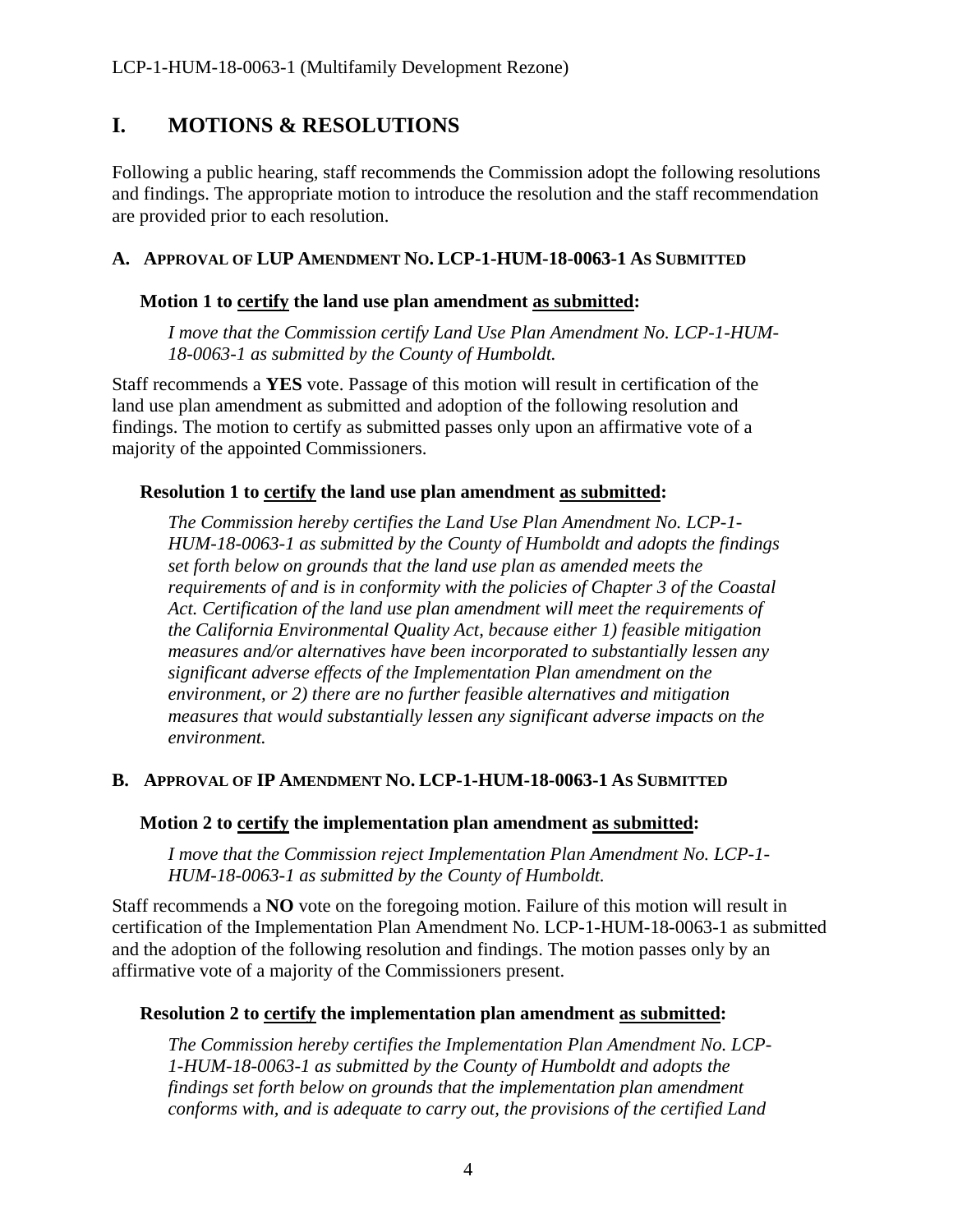*Use Plan. Certification of the implementation plan amendment will meet the requirements of the California Environmental Quality Act, because either 1) feasible mitigation measures and/or alternatives have been incorporated to substantially lessen any significant adverse effects of the Implementation Plan amendment on the environment, or 2) there are no further feasible alternatives and mitigation measures that would substantially lessen any significant adverse impacts on the environment.*

## <span id="page-4-0"></span>**II. PROCEDURAL ISSUES**

## <span id="page-4-1"></span>**A. STANDARD OF REVIEW**

The standard of review for land use plans and their amendments is found in Section 30512 of the Coastal Act. This section requires the Commission to certify an LUP or LUP amendment if it finds that it meets the requirements of Chapter 3 of the Coastal Act. Specifically, it states:

#### Section 30512 (c):

*The Commission shall certify a land use plan, or any amendments thereto, if it finds that a land use plan meets the requirements of, and is in conformity with, the policies of Chapter 3 (commencing with Section 30200). Except as provided in paragraph (1) of subdivision (a), a decision to certify shall require a majority vote of the appointed membership of the Commission.*

The standard of review for implementation plans and their amendments is found in Section 30513 of the Coastal Act. This section states in part:

*The local government shall submit to the Commission the zoning ordinances, zoning district maps, and, where necessary, other implementing actions that are required pursuant to this chapter…*

*…The Commission may only reject ordinances, zoning district maps, or other implementing action on the grounds that they do not conform with, or are inadequate to carry out, the provisions of the certified land use plan. If the Commission rejects the zoning ordinances, zoning district maps, or other implementing actions, it shall give written notice of the rejection, specifying the provisions of the land use plan with which the rejected zoning ordinances do not conform, or which it finds will not be adequately carried out, together with its reasons for the action taken…*

Pursuant to the above cited sections, to certify the proposed amendment to the LUP portion of the County of Humboldt LCP, the Commission must find that the LUP as amended meets the requirements of, and is in conformity with, the policies of Chapter 3 of the Coastal Act. To certify the proposed amendment to the IP portion of the County of Humboldt LCP, the Commission must find that the IP as amended would be in conformity with and adequate to carry out the policies of the certified LUP.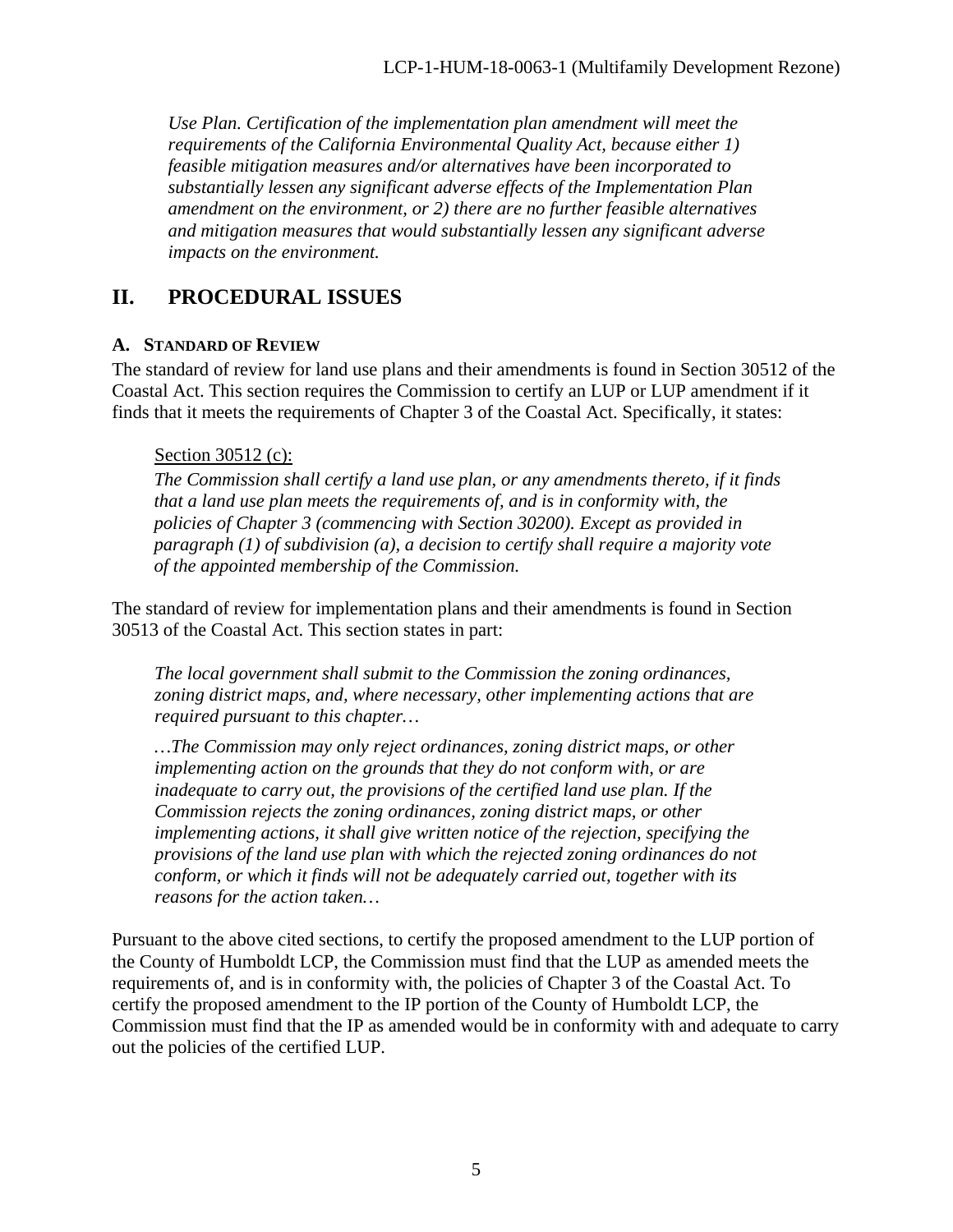## <span id="page-5-0"></span>**B. PUBLIC PARTICIPATION**

Section 30503 of the Coastal Act requires public input in preparation, approval, certification and amendment of any LCP. The County Planning Commission held a public hearing on the proposed amendment on June 21, 2018, and the County Board of Supervisors held a public hearing on July 24, 2018. The hearings were noticed to the public consistent with sections 13551 and 13552 of Title 14 of the California Code of Regulations. Notice of the subject amendment has been distributed to all known interested parties.

## <span id="page-5-1"></span>**C. PROCEDURAL REQUIREMENTS**

Pursuant to Section 13551(b) of Title 14 of the California Code of Regulations, a local government's resolution for submittal to the Coastal Commission may specify that a LCP amendment will either require formal local government adoption after Commission approval, or state that it is an amendment that will take effect automatically upon the Commission's approval. In this case, the County's resolution of transmittal of the LCP amendment to the Commission for certification (Resolution No. 18-76) indicates that the amendment will take effect immediately upon certification by the Coastal Commission approval [\(Exhibit 6\)](https://documents.coastal.ca.gov/reports/2018/11/f7a/f7a-11-2018-exhibits.pdf). Therefore, if the Commission certifies the LCP amendment as submitted, no further County action will be necessary to formally adopt the amendment. Should the Commission certify the LCP amendment subject to suggested modifications, final approval by the County and a determination by the Executive Director of compliance with Section 13544 of the Commission's regulations will be required in order for the amendment to take effect. Should the Commission deny the LCP amendment as submitted without suggested modifications, no further action is required by either the Commission or the County, and the proposed LCP amendment will not become effective.

## <span id="page-5-2"></span>**III. AMENDMENT DESCRIPTION & BACKGROUND**

## <span id="page-5-3"></span>**A. AMENDMENT DESCRIPTION**

Local Coastal Program Amendment (LCPA) Application No. LCP-1-HUM-18-0063-1 is a LCPA transmitted by Humboldt County proposing to change the land use plan and zoning designations of approximately 2.2 acres of land in the Myrtletown neighborhood immediately east of the City of Eureka from Commercial General (CG) to Residential Multi-Family (RM). The impetus for the proposed LCPA is the planned development of an affordable housing project (called Garden Apartments) that would involve the development of a 66-unit multifamily housing complex and the merger of the four lots that are the subject of this LCPA.

Although the impetus for the LCP amendment is the proposed development of a specific project, the Commission must consider the change in the range of uses that could be developed on the subject property under the proposed amendment. Approval of the LCP amendment does not guarantee that the housing project currently contemplated will be developed. Whether or not the contemplated housing project is developed, the LCP amendment will permanently change the range of allowable uses that could potentially be developed at the site.

## <span id="page-5-4"></span>**B. BACKGROUND INFORMATION**

The subject property affected by this LCPA include four legal lots totaling 2.2 acres on Hubbard Lane owned by Klm, LLC (APNs 016-152-020, 016-152-021, 016-152-022 and 016-222-001) [\(Exhibits 1-3\)](https://documents.coastal.ca.gov/reports/2018/11/f7a/f7a-11-2018-exhibits.pdf). The subject property is not located between the first public road and the sea. The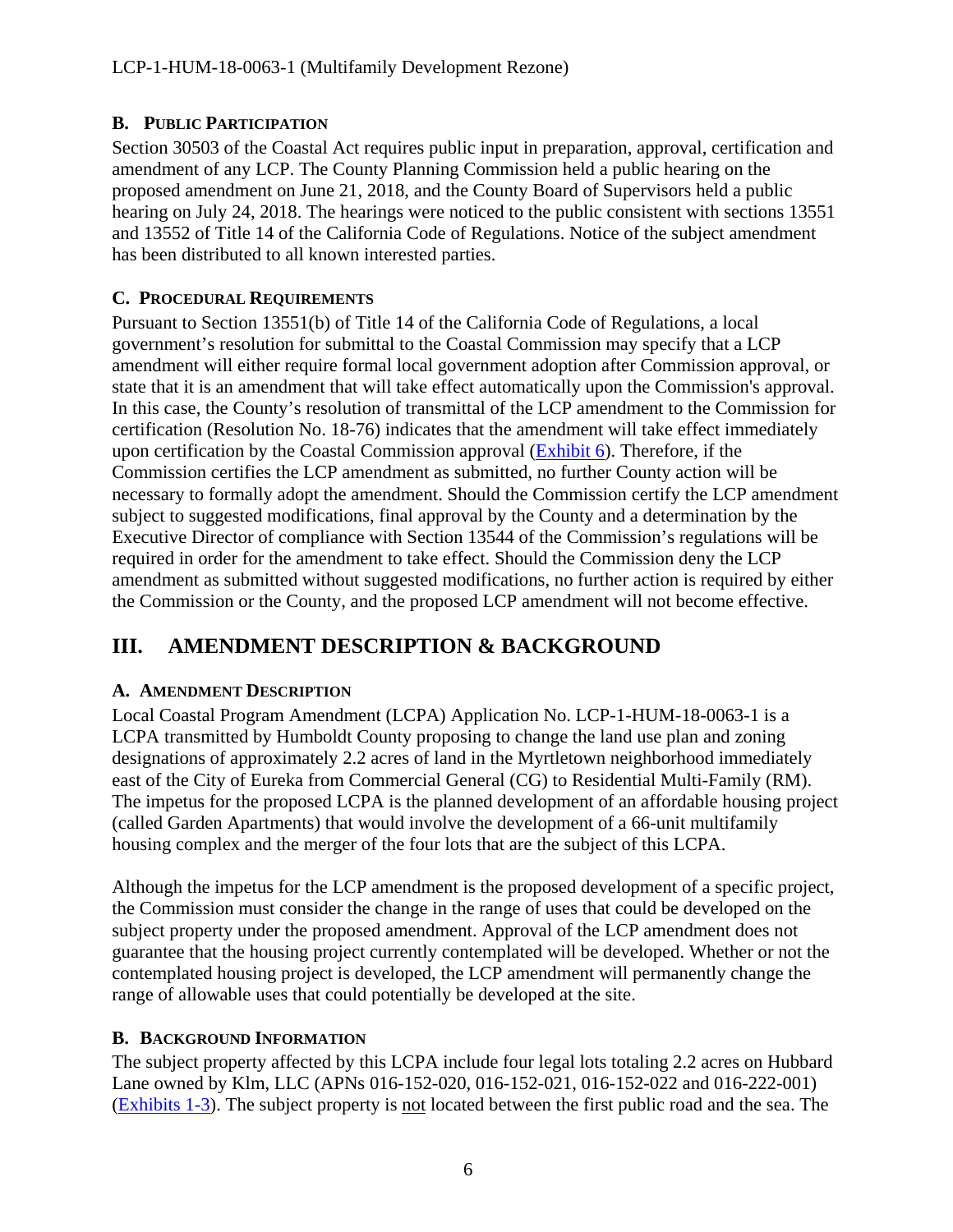site is an unincorporated urban area near the inland edge of the coastal zone approximately 1.5 miles from Humboldt Bay and 0.5-mile from Ryan Slough, an arm of Humboldt Bay. There are no environmentally sensitive habitat areas on or adjacent to the subject properties.

The surrounding neighborhood includes a mix of single-family residential, multi-family residential, commercial general and public facility land uses [\(Exhibit 4\)](https://documents.coastal.ca.gov/reports/2018/11/f7a/f7a-11-2018-exhibits.pdf). The subject lots are served by a paved County road (Hubbard Lane) and public water and wastewater systems are provided by the Humboldt Community Services District.

The affected lots currently are planned and zoned for commercial general (CG) uses. Two of the lots are developed with single-family residences constructed in 1903 and 1946 respectively, and two lots currently are vacant. One of the vacant lots currently is being used for the storage of several recreational vehicles and other vehicles. Upon effective certification of the subject LCPA, the current property owner plans to demolish and remove all existing development, merge the four lots and redevelop the land with a 66-unit multifamily housing development project (called Garden Apartments, with 1-bedroom and 2-bedroom apartments, 87 parking spaces and a 1,500-square-foot community building for residents of the property). However, as mentioned above, whether this contemplated housing project is developed or not, the LCP amendment permanently changes the LUP designation and IP zoning district for the site, and the Commission therefore must consider the change in the range of all uses that the proposed redesignation and rezoning of the site could accommodate.

As summarized in Table 1 below, under the existing certified LCP, the existing Commercial General (CG) and the proposed Residential Medium-Density/Multi-Family (RM) land use and zoning designations provide for the following uses and standards:

**Table 1**. Certified LCP uses and standards allowed in the existing Commercial General (CG) and proposed Residential Multi-Family (RM) designations/zones. Overlapping uses and standards that are identical or allowed in both the CG and RM designations are shown in underlined text.

|                                                                                                                                                                                               | <b>LUP Uses</b>                                                                                                                                                                  | <b>IP Zone Standards</b> |                 |  |  |  |  |
|-----------------------------------------------------------------------------------------------------------------------------------------------------------------------------------------------|----------------------------------------------------------------------------------------------------------------------------------------------------------------------------------|--------------------------|-----------------|--|--|--|--|
| CG                                                                                                                                                                                            | <b>RM</b>                                                                                                                                                                        | CG                       | <b>RM</b>       |  |  |  |  |
| <b>Purpose</b>                                                                                                                                                                                |                                                                                                                                                                                  |                          |                 |  |  |  |  |
| To allow the integrated<br>development of<br>commercial districts or<br>neighborhood<br>commercial centers<br>providing for the<br>economic well-being<br>and convenience of the<br>community | To make effective use<br>of limited urban land<br>and provide for<br>residential use of<br>mobile homes in urban<br>areas, consistent with<br>availability of public<br>services |                          | (Not specified) |  |  |  |  |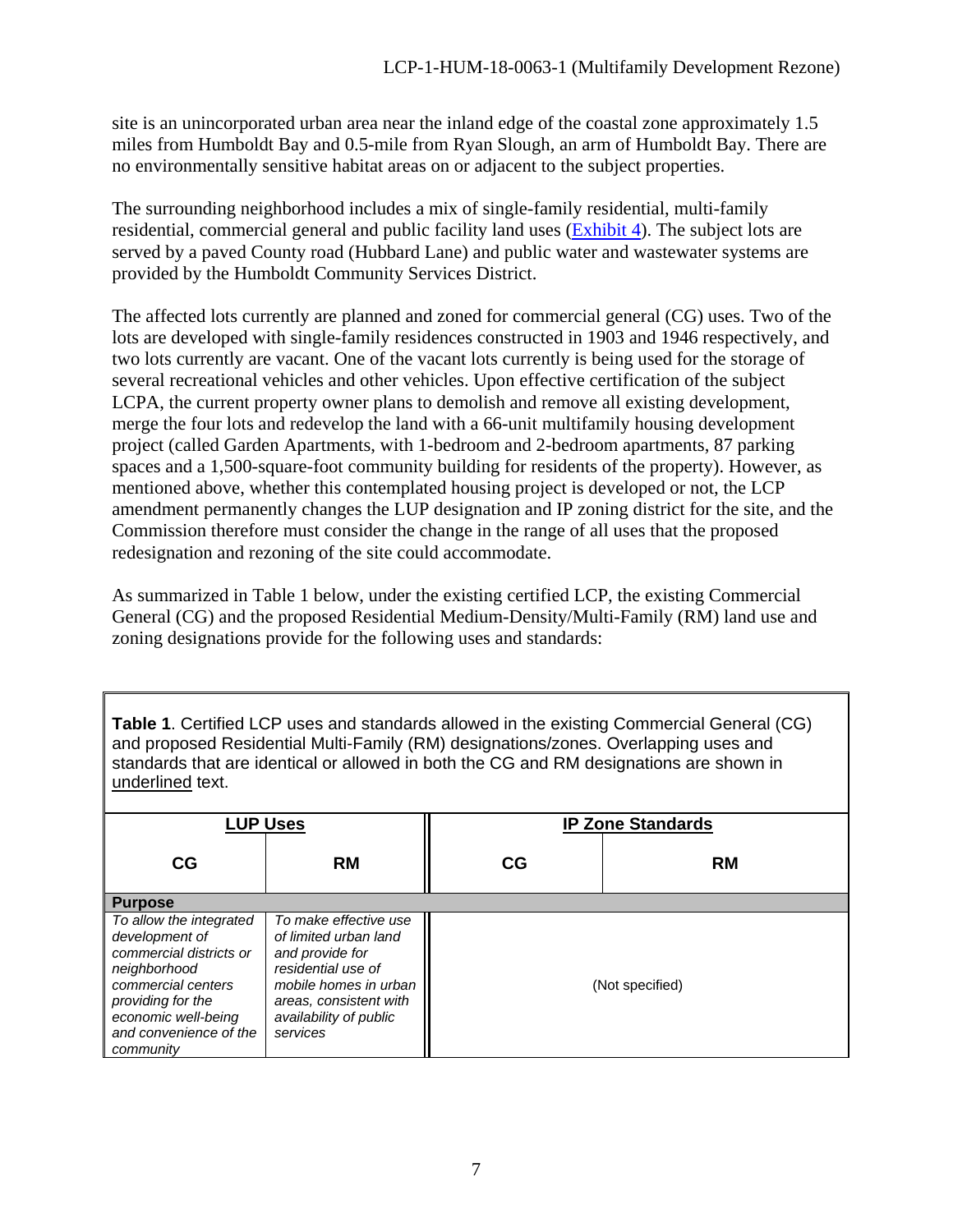## LCP-1-HUM-18-0063-1 (Multifamily Development Rezone)

| Principal permitted uses <sup>1</sup>                                                                                                                                                                                         |                                                                                                                                                                                                                                                                                                                                                                                                                                                      |                                                                                                                                                                                                                                                                                                                                                                                                                                                                                                                                                                                                                                                                                                                             |  |  |  |  |  |  |
|-------------------------------------------------------------------------------------------------------------------------------------------------------------------------------------------------------------------------------|------------------------------------------------------------------------------------------------------------------------------------------------------------------------------------------------------------------------------------------------------------------------------------------------------------------------------------------------------------------------------------------------------------------------------------------------------|-----------------------------------------------------------------------------------------------------------------------------------------------------------------------------------------------------------------------------------------------------------------------------------------------------------------------------------------------------------------------------------------------------------------------------------------------------------------------------------------------------------------------------------------------------------------------------------------------------------------------------------------------------------------------------------------------------------------------------|--|--|--|--|--|--|
| Duplex, multiple unit<br>and mobile home<br>residential<br>development for<br>occupancy by<br>individuals or families                                                                                                         | Services; Administrative,<br>Non-Assembly Cultural;<br>Retail Sales; Retail<br>Services; Automotive<br>Sales, Service & Repair;<br>Office & Professional<br>Service; Cottage Industry                                                                                                                                                                                                                                                                | "Residential Multi-Family Principal<br>Permitted Use", which includes<br>Multi-Family Residential,* Group<br>Residential; and Minor Utilities to<br>serve these uses<br>*Per IP sec. 313-177.10, the Multi-<br><b>Family Residential Use Type</b><br>includes the residential occupancy of<br>a duplex, or multiple main building or<br>buildings by individuals or families<br>on a non-transient basis                                                                                                                                                                                                                                                                                                                    |  |  |  |  |  |  |
|                                                                                                                                                                                                                               |                                                                                                                                                                                                                                                                                                                                                                                                                                                      |                                                                                                                                                                                                                                                                                                                                                                                                                                                                                                                                                                                                                                                                                                                             |  |  |  |  |  |  |
| Hotels, motels,<br>boarding houses,<br>mobile home<br>development, single<br>family residences,<br>neighborhood<br>commercial, guest<br>houses, and office and<br>professional private<br>institutions<br>8-30 units per acre | Caretaker Residence;<br><b>Community Assembly;</b><br><b>Health Care Services;</b><br><b>Extensive Impact Civic</b><br>Use; Oil & Gas Pipelines;<br><b>Major Electrical</b><br><b>Distribution Lines; Minor</b><br><b>Generation &amp; Distribution</b><br>Facilities; Heavy<br>Commercial;<br>Warehousing Storage &<br>Distribution; Transient<br>Habitation; Research/<br>Light Industrial; Coastal<br><b>Access Facilities</b><br>(Not specified) | Single Family Residential where it<br>can be shown that the property could<br>be developed in the future with<br>multifamily dwellings; Manufactured<br>Home Parks; Essential Services;<br>Community Assembly; Non-<br>Assembly Cultural; Public<br>Recreation & Open Space; Oil &<br>Gas Pipelines; Major Electrical<br>Distribution Lines; Bed & Breakfast<br>Establishments; Transient<br>Habitation; Private Recreation;<br>Timber Production; Fish & Wildlife<br>Management; Watershed<br>Management; Wetland Restoration;<br><b>Coastal Access Facilities</b><br>A minimum of 1 dwelling unit per<br>lawfully created lot The maximum<br>density shall be calculated as the<br>total number of dwelling units divided |  |  |  |  |  |  |
|                                                                                                                                                                                                                               |                                                                                                                                                                                                                                                                                                                                                                                                                                                      | by the total area within the lot and<br>within one-half of any adjacent street                                                                                                                                                                                                                                                                                                                                                                                                                                                                                                                                                                                                                                              |  |  |  |  |  |  |
|                                                                                                                                                                                                                               |                                                                                                                                                                                                                                                                                                                                                                                                                                                      |                                                                                                                                                                                                                                                                                                                                                                                                                                                                                                                                                                                                                                                                                                                             |  |  |  |  |  |  |
|                                                                                                                                                                                                                               |                                                                                                                                                                                                                                                                                                                                                                                                                                                      | 5000 square feet                                                                                                                                                                                                                                                                                                                                                                                                                                                                                                                                                                                                                                                                                                            |  |  |  |  |  |  |
|                                                                                                                                                                                                                               |                                                                                                                                                                                                                                                                                                                                                                                                                                                      | 50 feet                                                                                                                                                                                                                                                                                                                                                                                                                                                                                                                                                                                                                                                                                                                     |  |  |  |  |  |  |
|                                                                                                                                                                                                                               |                                                                                                                                                                                                                                                                                                                                                                                                                                                      |                                                                                                                                                                                                                                                                                                                                                                                                                                                                                                                                                                                                                                                                                                                             |  |  |  |  |  |  |
|                                                                                                                                                                                                                               |                                                                                                                                                                                                                                                                                                                                                                                                                                                      | Three times the lot width                                                                                                                                                                                                                                                                                                                                                                                                                                                                                                                                                                                                                                                                                                   |  |  |  |  |  |  |
| <b>Maximum ground coverage</b>                                                                                                                                                                                                |                                                                                                                                                                                                                                                                                                                                                                                                                                                      |                                                                                                                                                                                                                                                                                                                                                                                                                                                                                                                                                                                                                                                                                                                             |  |  |  |  |  |  |
| (Not specified)                                                                                                                                                                                                               |                                                                                                                                                                                                                                                                                                                                                                                                                                                      | 60%                                                                                                                                                                                                                                                                                                                                                                                                                                                                                                                                                                                                                                                                                                                         |  |  |  |  |  |  |
| <b>Maximum structure height</b>                                                                                                                                                                                               |                                                                                                                                                                                                                                                                                                                                                                                                                                                      |                                                                                                                                                                                                                                                                                                                                                                                                                                                                                                                                                                                                                                                                                                                             |  |  |  |  |  |  |
| (Not specified)                                                                                                                                                                                                               | 45 feet                                                                                                                                                                                                                                                                                                                                                                                                                                              | 45 feet                                                                                                                                                                                                                                                                                                                                                                                                                                                                                                                                                                                                                                                                                                                     |  |  |  |  |  |  |
| <b>Permitted main building types</b>                                                                                                                                                                                          |                                                                                                                                                                                                                                                                                                                                                                                                                                                      |                                                                                                                                                                                                                                                                                                                                                                                                                                                                                                                                                                                                                                                                                                                             |  |  |  |  |  |  |
| (Not specified)                                                                                                                                                                                                               | Ancillary Residential;<br>Manufactured Home;<br><b>Limited Mixed</b><br>Residential - Non-<br>Residential; Non-<br><b>Residential Detached;</b>                                                                                                                                                                                                                                                                                                      | Single Detached (only one dwelling<br>per lot); Manufactured Homes in<br>manufactured home parks; Duplex,<br>Multiple Dwellings and Multiple/<br>Group; Limited Mixed Residential-<br>Non-Residential; Non-Residential<br>Detached; Multiple Group                                                                                                                                                                                                                                                                                                                                                                                                                                                                          |  |  |  |  |  |  |
|                                                                                                                                                                                                                               | Conditional permitted uses <sup>1</sup><br>(Not specified)<br>(Not specified)<br>(Not specified)                                                                                                                                                                                                                                                                                                                                                     | <b>Minor Utilities; Essential</b><br>5000 square feet<br>50 feet<br>Three times the lot width<br>(Not specified)<br><b>Multiple Group</b>                                                                                                                                                                                                                                                                                                                                                                                                                                                                                                                                                                                   |  |  |  |  |  |  |

<sup>&</sup>lt;sup>1</sup> IP section 313-162 *et seq.*, Classification of Use Types, further defines each individual use type listed in the IP columns.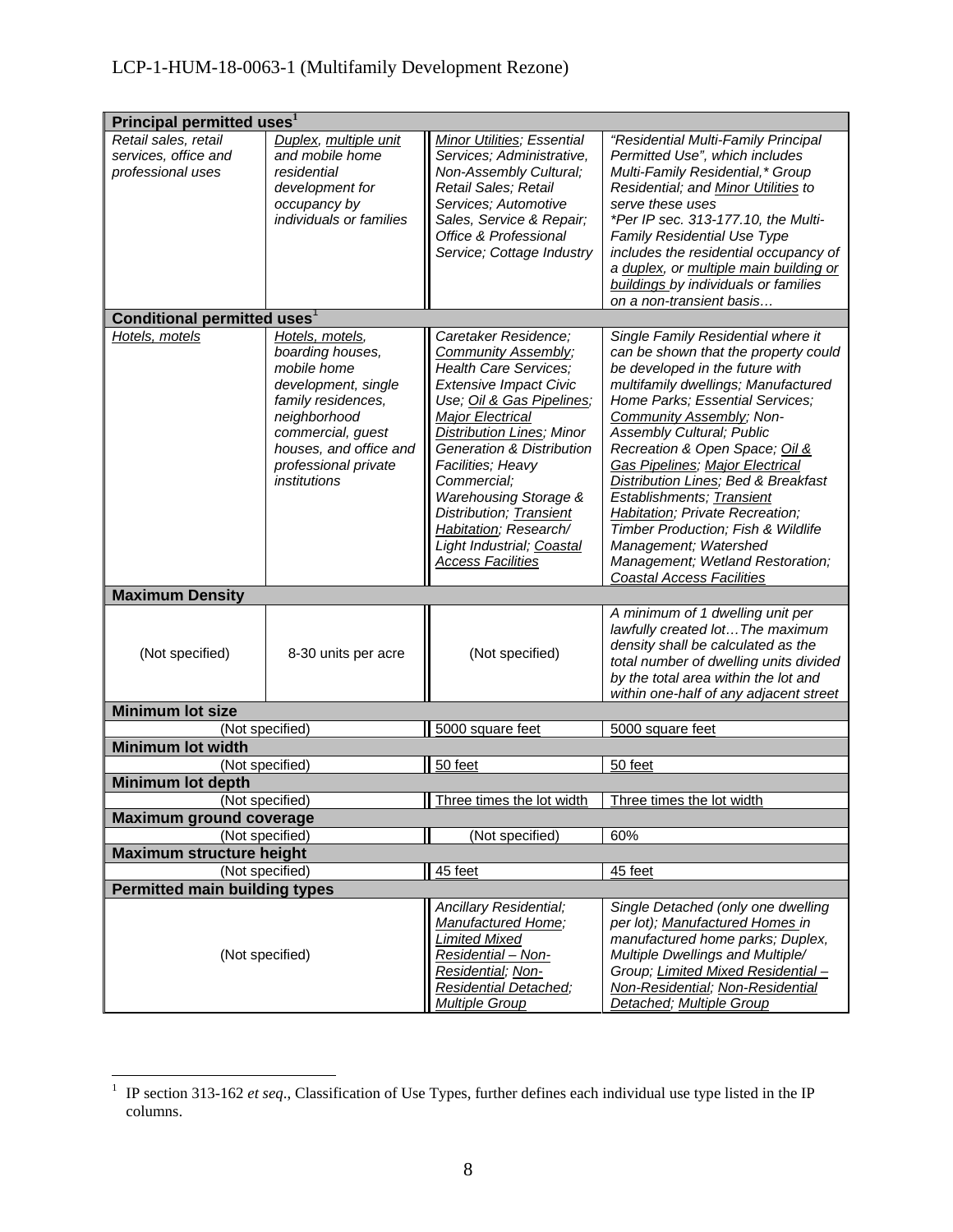## <span id="page-8-0"></span>**IV. FINDINGS FOR APPROVAL OF THE LUP AMENDMENT AS SUBMITTED**

The subsections below discuss conformity with relevant Chapter 3 policies. The Commission hereby finds and declares as follows:

#### <span id="page-8-1"></span>**A. PLANNING AND SITING NEW DEVELOPMENT**

Section 30250 of the Coastal Act states in applicable part (emphasis added):

*(a) New residential, commercial, or industrial development, except as otherwise provided in this division, shall be located within, contiguous with, or in close proximity to, existing developed areas able to accommodate it or, where such areas are not able to accommodate it, in other areas with adequate public services and where it will not have significant adverse effects, either individually or cumulatively, on coastal resources…*

Section 30250(a) of the Coastal Act, which is incorporated into section 3.11 of the certified LUP, requires that new development be located in or near existing developed areas that are able to accommodate it and where it will not result in significant adverse effects, either individually or cumulatively, on coastal resources. The proposed RM land use designation and zoning district for the subject property allows a maximum density of 30 units per acre. The planned Garden Apartments project, which is the impetus for this LCP amendment, represents the most intensive use (high-density multifamily residential, at maximum buildout) that could be permitted in the RM land use designation/zone where demands for services (sewer and water) would be greatest.

The subject lots are located in a developed urban area on the immediate outskirts of Eureka within the LUP-designated urban limit line. Water, wastewater disposal and street lighting services are provided by the Humboldt Community Services District. The HCSD, a public agency, sources its water from the Humboldt Bay Municipal Water District (which obtains its water from wells located in the bed of the Mad River east of Arcata), from the City of Eureka (which also obtains its water from the HBMWD's Mad River source), and from groundwater extracted from three 440-foot-deep wells owned by the HCSD located south of Eureka. The HCSD stores and distributes approximately 500 million gallons of water to over 8,000 customers annually. The HCSD has no current or projected capacity limitations for its water supply. 2 Therefore, considering the range of uses that could be accommodated under the proposed RM land use designation/zone, there are adequate water services to support the proposed LUP amendment consistent with Coastal Act section 30250(a).

The HCSD provides wastewater collection services to its customers, which include residential, multifamily and commercial customers. The HCSD has a contract with the City of Eureka for treatment and disposal of the collected wastewater to the City's Elk River wastewater treatment

<sup>&</sup>lt;sup>2</sup> See page 19 of "2015 Urban Water Management Plan for Humboldt Community Services District." May 20, 2016. Prepared by Orrin Plocher and Stan Thiesen of Freshwater Environmental Services, Arcata, CA. Accessible at: [http://humboldtcsd.org/sites/default/files/2015\\_UWMP\\_6-10-16.pdf.](http://humboldtcsd.org/sites/default/files/2015_UWMP_6-10-16.pdf)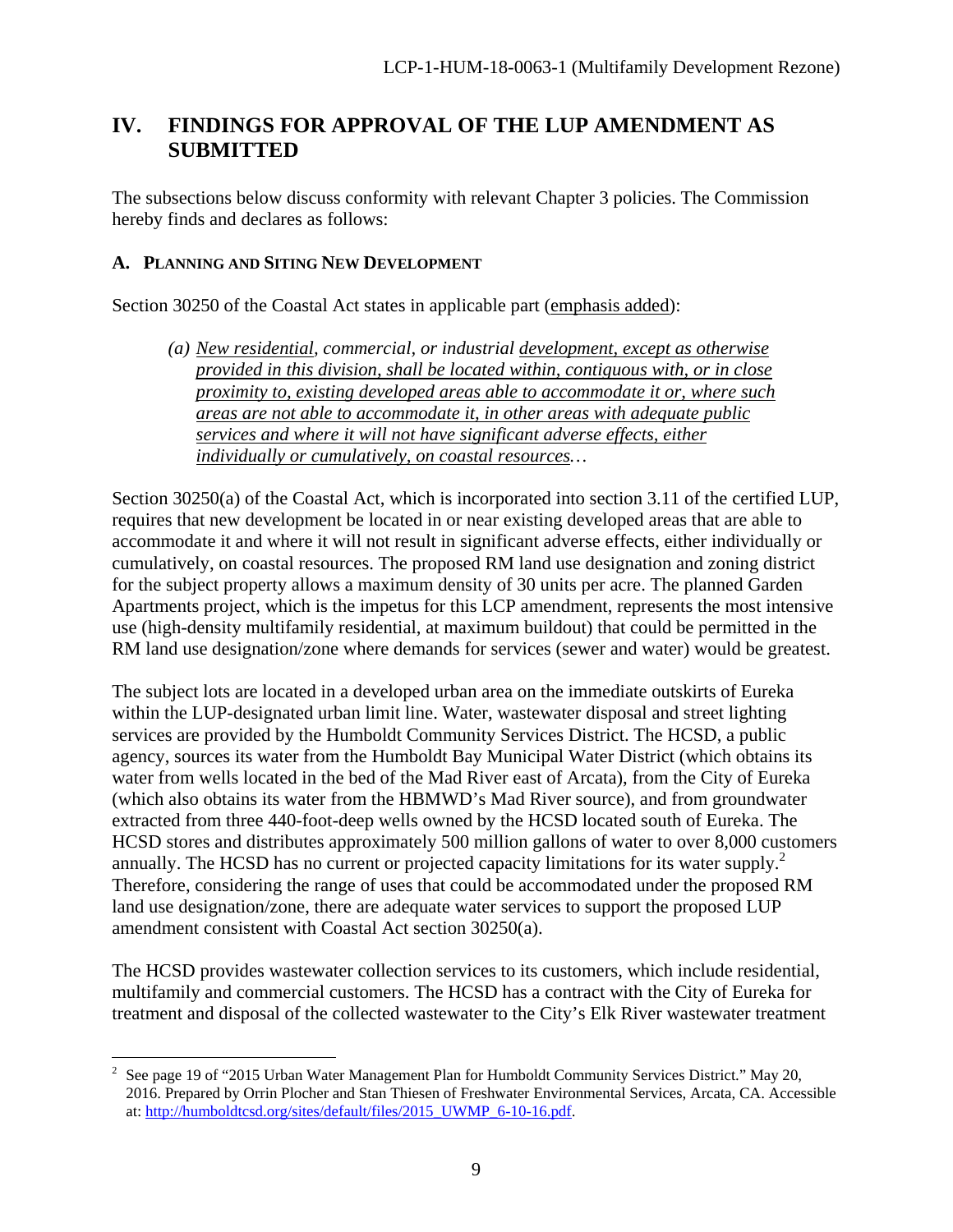facility. In 2014 the HCSD, in cooperation with the City, funded a major upgrade to the sewer system (the installation of the Martin Slough sewer interceptor and pump station project), which enabled the decommissioning of several outdated pump stations, thereby lowering the risk of sewer overflow. The HCSD has no current or projected capacity limitations for its wastewater collection, treatment or disposal. Therefore, considering the range of uses that could be accommodated under the proposed RM land use designation/zone, there are adequate wastewater services to support the proposed LUP amendment consistent with Coastal Act section 30250(a).

As described above, the subject site is on Hubbard Lane, a two-lane paved public road that is maintained by Humboldt County. Because of the site's infill location and access to services, any future development on the affected lands would concentrate development in an existing developed area able to accommodate it, with adequate services, consistent with Coastal Act section 30250(a).

In terms of traffic capacity, the County's CEQA document adopted for the contemplated Garden Apartments project at the subject property included an evaluation of traffic impacts associated with buildout of the lands to the maximum density of 30 units per acre that could be allowable if the lands were redesignated to RM. The County's analysis states that a 66-unit affordable housing development on the 2.2-acre site would generate 483 average daily trips (ADT), with 30 trips occurring during the AM peak hour and 37 trips occurring during the PM peak hour.

In terms of the vehicles miles traveled (VMT) metric, the project site is located in an area where the existing VMT of 6.97 miles<sup>3</sup> is below the existing regional average daily VMT of 26.79 miles. Considering future traffic conditions that factor in a general increase in traffic based on Year 2040 County projections for residential and job growth, the increase in VMT (to 9.54 miles) for the "traffic analysis zone" in which the proposed RM lands are located (TAZ 121) remains below the projected regional average daily VMT (28.86 miles). Thus, the proposed land use designation/zoning change will not result in the addition of substantial VMT to the area, and the County's traffic analysis demonstrates that the carrying capacity of surrounding roads is sufficient to support future buildout of the subject lands to the maximum density of 30 units per acre that could be allowable if the lands are redesignated to RM. Furthermore, the traffic generated by development of the site will not affect vehicle access to the shoreline or parking for coastal access, since the nearest coastal access point (the City of Eureka's waterfront trail) is over one mile from the subject lands.

Finally, any future development on the subject property will require a coastal development permit with findings that the development is consistent with the certified LCP. The County's certified LUP includes Coastal Act section 30250(a) as LUP policy 3.11. In addition, LUP policy 3.11-B-2-c requires in part:

*(c) …no lands within the Urban Limit shall be developed or divided as allowed by the Area Plan, unless the following findings are made …*

 <sup>3</sup> Based on data from Caltrans, which provides data sets of VMT data per Traffic Analysis Zone, and according to the County's traffic analysis, the subject site is located in TAZ 121.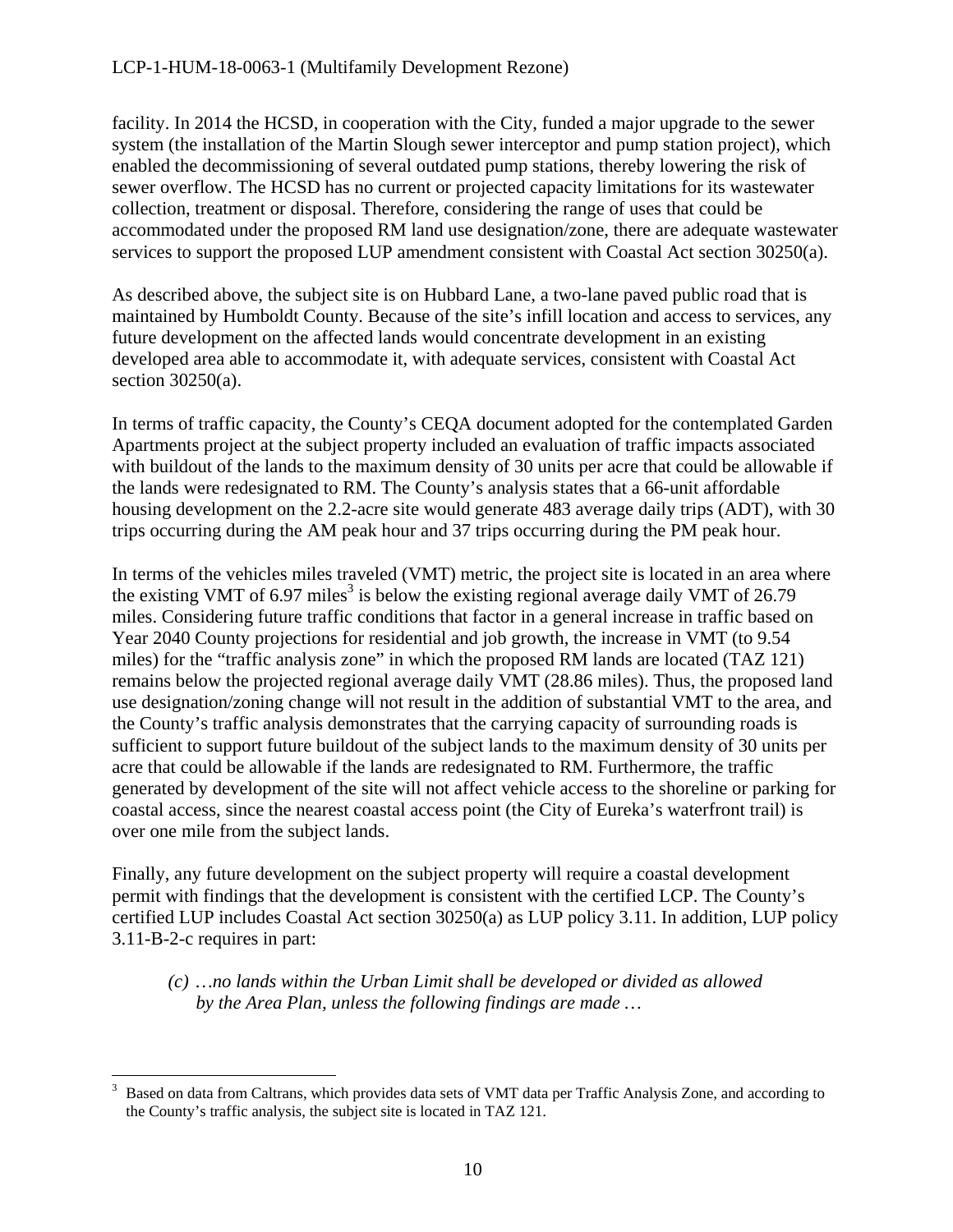- *1) That water supply and adequate provision for sewage disposal, as required by the use at the density permitted in the Area Plan, is available to the development or division;*
- *2) That the carrying capacity of major roads and of coastal access corridors is sufficient for all permitted uses, or that improvements to an adequate level can be provided at a cost affordable within the reasonable expectation of the County, or of an incorporated city where the Urban Limit surrounds the city.*
- *3) That the proposed development or division meets all standards for the use designated in the Area Plan...*

For all the reasons discussed above, the proposed LCP amendment as submitted would designate as RM a property that is located in an existing developed area and is able to accommodate the range of other uses that potentially could be developed within the proposed RM designation and zoning district, including the contemplated high-density multifamily housing development, consistent with Coastal Act section 30250(a).

## <span id="page-10-0"></span>**B. VISITOR-SERVING PRIORITY USES**

Section 30213 of the Coastal Act, codified in part in LUP section 3.15, states in applicable part:

*Lower cost visitor and recreational facilities shall be protected, encouraged, and, where feasible, provided. Developments providing public recreational opportunities are preferred….*

Section 30222 of the Coastal Act, codified in LUP section 3.15, states as follows:

*The use of private lands suitable for visitor-serving commercial recreational facilities designed to enhance public opportunities for coastal recreation shall have priority over private residential, general industrial, or general commercial development, but not over agriculture or coastal-dependent industry.*

Section 30223 of the Coastal Act, codified in LUP section 3.15, states as follows:

*Upland areas necessary to support coastal recreational uses shall be reserved for such uses, where feasible.*

Section 30254 of the Coastal Act, codified in LUP section 3.12, states in applicable part:

*…Where existing or planned public works facilities can accommodate only a limited amount of new development, services to coastal dependent land use, essential public services and basic industries vital to the economic health of the region, state, or nation, public recreation, commercial recreation, and visitorserving land uses shall not be precluded by other development.*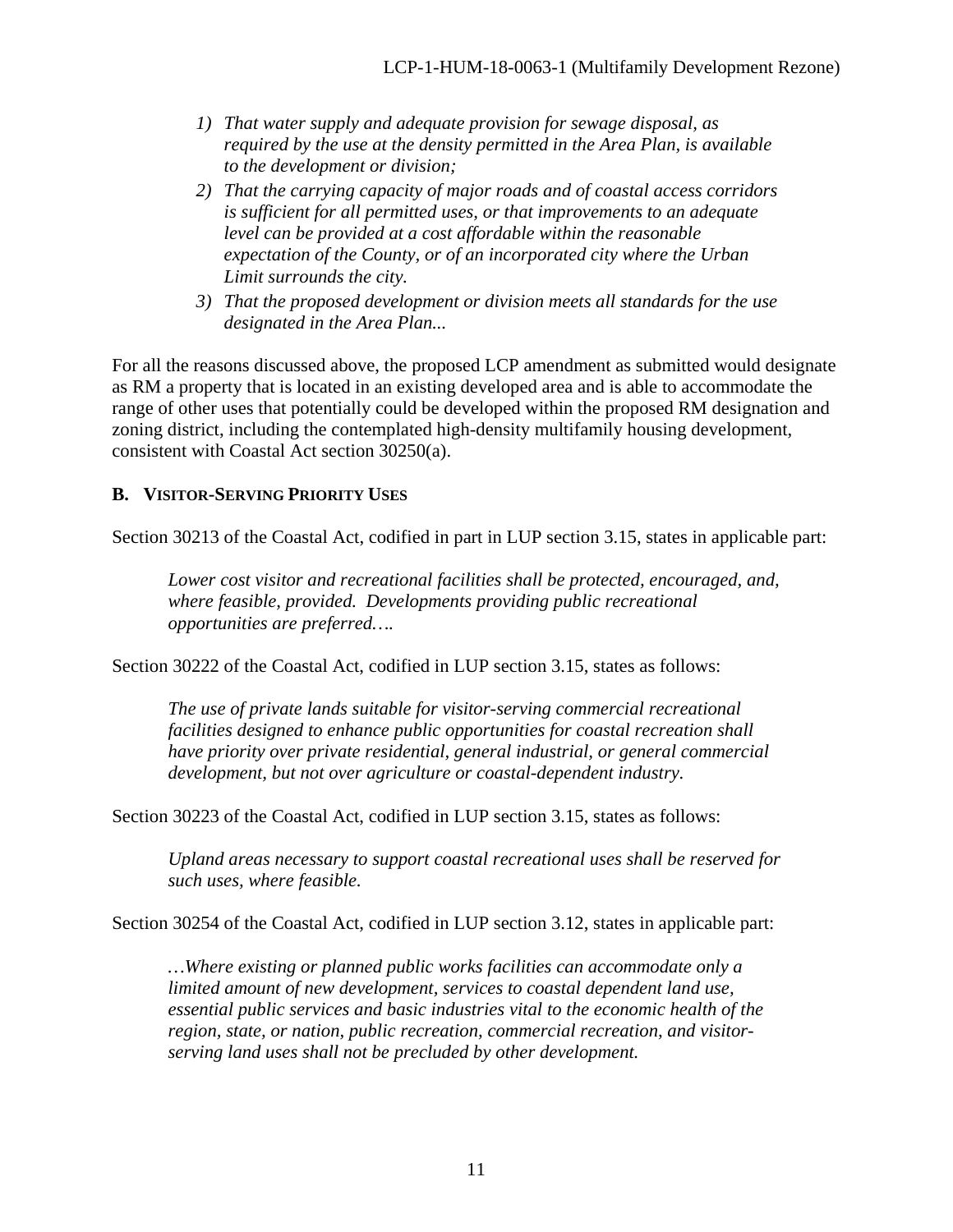#### LCP-1-HUM-18-0063-1 (Multifamily Development Rezone)

The Coastal Act prioritizes certain land uses over other competing uses. Priority uses under the Coastal Act include visitor-serving facilities and particularly lower-cost visitor-serving facilities (sections 30213 and 30222), recreational facilities (sections 30213, 30220, 30221, 30222, 30223, 30234 and 30254), coastal-dependent uses (sections 30222, 30222.5 and 30254) and agriculture (sections 30212, 30222, 30241 and 30242). In addition, in cases where existing or planned public works facilities can accommodate only a limited amount of new development, Coastal Act section 30254 prioritizes "services to coastal dependent land use, essential public services and basic industries vital to the economic health of the region, state, or nation, public recreation, commercial recreation, and visitor-serving land uses." Coastal Act section 30254 also directs in part that (1) public works facilities shall be designed and limited to accommodate development and uses permitted consistent with the Coastal Act, and (2) expansion of public works facilities shall not induce new development inconsistent with the Coastal Act. Essentially, the Coastal Act discourages "leapfrog" development (section 30250(a)) and prioritizes certain uses over other competing uses, especially in cases where service capacity is limited.

The proposed LCPA will convert land from a commercial designation and district (CG) to a residential designation and district (RM). Multifamily residential development is the principally permitted use (PPU) in the RM designation/zone. As summarized above, the Coastal Act prioritizes certain uses, such as visitor-serving lodging facilities and coastal recreation uses, over other uses, such as residential uses. Both the CG and RM land use/zone allow for some visitorserving priority uses, including (as conditional uses) coastal access facilities, hotels and motels. In addition, the RM zone also allows for Bed and Breakfast Establishments (pursuant to a conditional use permit), another potential lower-cost lodging type for visitors. Thus, although multifamily residential will become the PPU, the proposed redesignation and rezone from CG to RM will add one additional conditional use to the range of conditionally permitted visitorserving uses that potentially could be developed on the property consistent with the priority use provisions of sections 30213, 30222 and 30254 of the Coastal Act.

As stated above, the contemplated Garden Apartments project, which is the impetus for this LCP amendment, represents the most intensive use (high-density multifamily residential, at maximum buildout) that could be permitted in the RM land use designation/zone. The Commission therefore must consider whether there is an adequate supply of visitor lodging accommodations and other visitor-serving facilities in the surrounding area such that the change in land use/zoning would not adversely affect the availability of priority visitor-serving facilities, and particularly lower-cost lodging facilities, if the contemplated housing project is developed in the future rather than visitor-serving facilities.

#### **Availability of visitor-serving lodging accommodations in the surrounding area**

The County conducted a survey of hotels and motels in the Eureka and Arcata areas to assess the supply (including number of rooms offered and average room rates), occupancy rates, and availability of lower-cost visitor accommodations. Web searches performed in July of 2018 identified a total of 1,456 available rooms in 22 large hotels and motels within seven miles of the project site.<sup>4</sup> As section 30213 states that lower-cost visitor facilities shall be protected,

 <sup>4</sup> Most lodging facilities are concentrated in Eureka along Broadway (Highway 101), downtown and in Old Town, within two to three miles of the subject site. Other accommodations are located in Arcata up to 7 miles north of the subject site.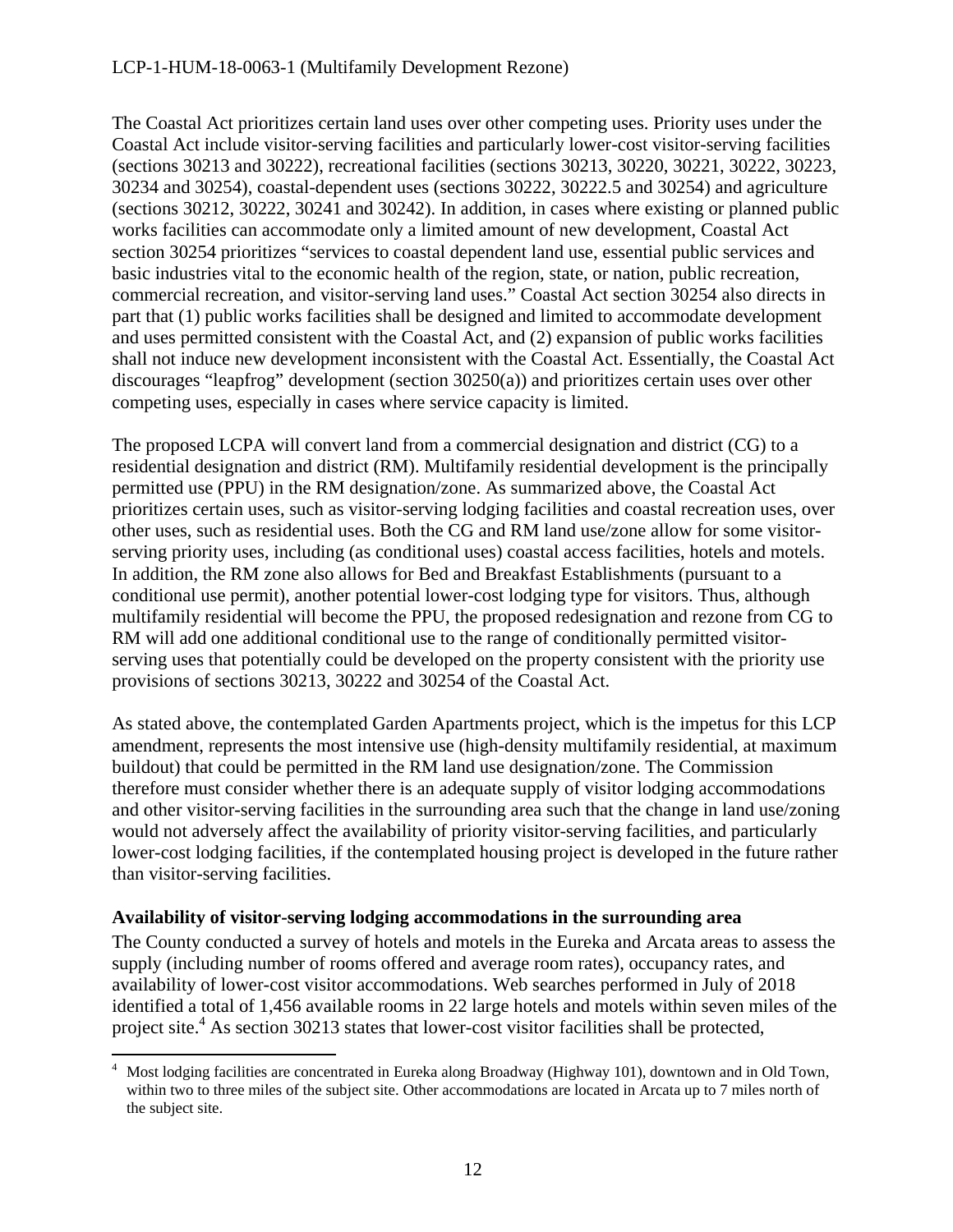encouraged, and, where feasible, provided, the County's survey also investigates how many lower-cost accommodations are available in the area. The County also investigated the occupancy rates of all hotel rooms in the area. Such information is useful for determining whether there is a shortage of visitor accommodations relative to demand, and whether the proposed LCP amendment, which is driven by a specific housing project, would effectively reduce the opportunities to develop more visitor accommodation to address high demand.

Regarding what comprises lower-cost visitor accommodations in particular, the definition can vary significantly throughout the state. Relying on a fixed amount is problematic, because it does not factor in economic changes over time, and because different areas of the state are subject to different economic conditions. The County used a survey methodology similar to the methodology used by the City of Ventura and outlined during the Commission's 2014 workshop on lower-cost visitor-serving accommodations. <sup>5</sup> The County also coordinated with the Commission's district and statewide planning staff on its methodology, which compares the average daily rate (ADR) of lower cost hotels in the area with the ADR of all types of hotels across the state. Under the methodology, lower-cost is defined as the average room rate of budget and economy hotels that have a room rate less than the statewide average daily room rate.

The County consulted Smith Travel Research (STR) as a basis for comparison of local rates with statewide average prices.<sup>6</sup> Room rates that are below 75% of the statewide ADR are classified as "lower cost." "Moderate cost" rooms are those with prices between 75% and 125% of the statewide average; and "higher cost" rooms are those with rates that are 125% above the statewide average. The 2018 STR statewide ADR is \$167.91, with lower cost facilities calculated at \$125.93 or less; moderate cost facilities ranging from \$125.93 to \$209.89, and high cost facilities at \$209.89 and above. The 2018 STR calculated ADR for the Eureka/Crescent City region is \$100.80, which is significantly lower than the statewide ADR of \$167.91. By this measure, Eureka's average prices fall within the lower cost limits for visitor-serving lodging accommodations.

In addition to comparing regional average prices with statewide average prices, the County also evaluated peak-season occupancy rates by surveying a total of nine "lower-cost" (based on the above rates) hotels and motels in the surrounding area (in Eureka and Arcata, within approximately seven miles of the subject site) on July 17-18, 2018 (22 facilities) and on September 5, 2015 (eight additional facilities).<sup>7</sup> The nine lower cost hotels/motels included in the survey have a total of  $409$  lower-cost units available for visitors.<sup>8</sup> The peak-season<sup>9</sup> average occupancy rate for these low-cost units was calculated at 69% (ranging from as low as 30% for Days Inn Eureka to as high as 86% for Days Inn Arcata), whereas the peak-season average

<sup>&</sup>lt;sup>5</sup> See <u>https://documents.coastal.ca.gov/reports/2014/12/W3-12-2014.pdf</u>.<br><sup>6</sup> See <u>https://www.visitcalifornia.com/</u>.<br><sup>7</sup> The County contacted a total of 30 hotels and motels in the area for the survey, but only nine wer the survey. Although this survey set is relatively small, it is larger than the data averages for the region provided by the STR website, which includes pricing data for only six properties in its Economy Class for this region.

<sup>8</sup> The nine hotels/motels included in the survey are (in Eureka): Laguna Inn (32 units), Days Inn by Wyndham (37 units), Motel 6 (99 units), America's Best Value Inn (25 units), Heritage Inn (21 units) and Lamplighter Motel (25 units); and (in Arcata): Days Inn & Suites (57 units), Hotel Arcata (32 units) and Motel 6 (81 units).

<sup>&</sup>lt;sup>9</sup> "Peak season" is defined as summer or by month (May-October), as provided by the responder.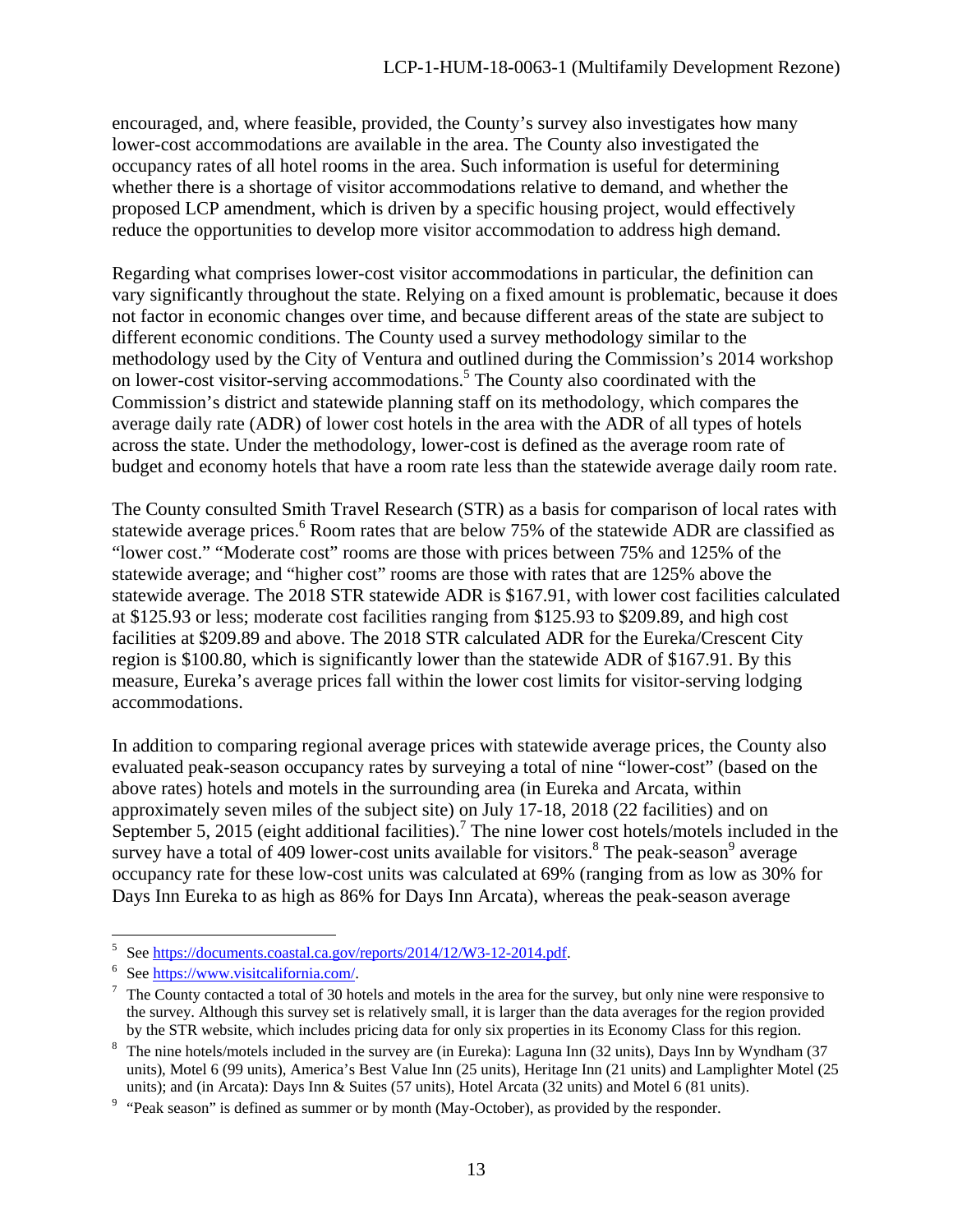occupancy rate for moderate-cost units was calculated at 89%.10 Furthermore, the proportion of Economy Class hotels and motels in the surrounding area relative to all price classes of hotels and motels in the surrounding area is relatively large (46%). Applying the 69% occupancy rate to this proportion of available lower-cost units, the County calculated that on average, on any given night during peak season, there are 199 available lower-cost hotel and motel rooms that go unused.

Finally, the County reported that several survey respondents stated that lower cost units frequently are used as seasonal worker housing. The County also cited the City of Eureka's 2014-2019 Housing Element, which lists a number of older (mostly 1950s-era) low-cost motels with rooms that are documented to be used for permanent housing rather than overnight lodging.<sup>11</sup> Thus, if a high-density lower-cost residential development ultimately is pursued for the redesignated/rezoned lands, such affordable housing could contribute to the availability of lower-cost visitor accommodations in the area by reducing the demand for lower-cost housing (and for the low-cost motels being used for seasonal and permanent housing).

Given that (1) the peak summer average occupancy rate for moderate-cost accommodations of 89% demonstrates the availability of visitor accommodations even during the peak period, (2) the peak summer average occupancy rate of 69% for lower-cost units demonstrates the availability of lower-cost accommodations during the peak period, and (3) the relatively large proportion of economy class hotels and motels in the area relative to all price classes of hotels and motels (46%), the Commission finds that there is an adequate supply of both visitor-serving accommodations in general and lower-cost visitor accommodations in the surrounding area. Therefore, the proposed LUP amendment as submitted is consistent with the policies of the Coastal Act that protect and prioritize visitor-serving accommodations.

## **Other types of visitor-serving facilities**

In addition to visitor-serving accommodations, Coastal Act section 30213 also requires that recreational facilities shall be protected, encouraged, and, where feasible, provided. Developments providing public recreational opportunities are preferred. Similarly, section 30222 of the Coastal Act, also codified in LUP section 3.15, states that the use of private lands suitable for visitor-serving commercial recreational facilities designed to *enhance public opportunities for coastal recreation* shall have priority over private residential, general industrial, or general commercial development. Finally, section 30233 of the Coastal Act, codified in LUP section 3.15, requires that upland areas necessary to support coastal recreational uses shall be reserved for such uses, where feasible.

Regarding these other types of visitor-serving facilities, such as commercial recreational uses or facilities designed to enhance public opportunities for coastal recreation, given the site's distance

 $10$  The rate for moderate cost facilities was based on 2017 data compiled by BAE Economics for the City of Eureka: [https://legistarweb-production.s3.amazonaws.com/uploads/attachment/pdf/201336/Attachment\\_1\\_-](https://legistarweb-production.s3.amazonaws.com/uploads/attachment/pdf/201336/Attachment_1_-_Eureka_C2F_Economics_Study_FINAL_5-21-18.pdf) Eureka\_C2F\_Economics\_Study\_FINAL\_5-21-18.pdf

 $11$  Only one of the Eureka motels in this category overlapped with hotels/motels included in the County's survey. See Table 4-15 (page 72) of the below link, which shows that 187 of 407 rooms at 15 Eureka motels were being used for long-term occupancy in 2013[: http://www.hcd.ca.gov/community-development/housing](http://www.hcd.ca.gov/community-development/housing-element/docs/eureka_5th_draft012914.pdf)[element/docs/eureka\\_5th\\_draft012914.pdf](http://www.hcd.ca.gov/community-development/housing-element/docs/eureka_5th_draft012914.pdf)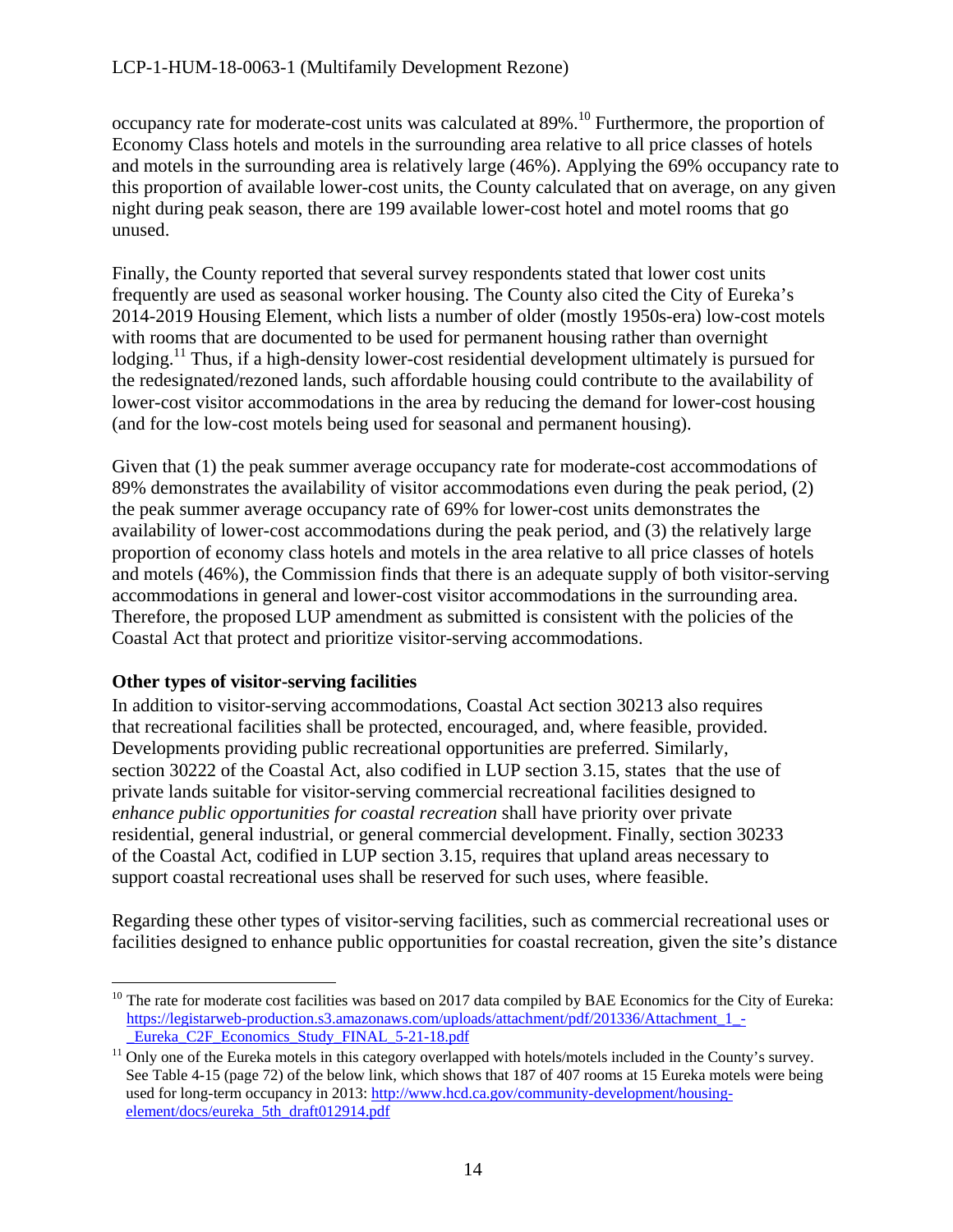from shoreline access points (over 2.5 miles to trails and boating access near Old Town) coupled with the abundance of existing available visitor-serving and other retail facilities in Myrtletown and Downtown and Old Town Eureka, the subject site is not needed to support coastal recreational uses. Therefore, the proposed LUP amendment as submitted is consistent with the policies of the Coastal Act that protect and prioritize recreational facilities. Also, as discussed in Finding IV-A above, there are adequate water and wastewater services to support the proposed land use change/rezone consistent with Coastal Act sections 30250(a) and 30254.

## <span id="page-14-0"></span>**C. VISUAL RESOURCES**

Section 30251 of the Coastal Act states in applicable part:

*The scenic and visual qualities of coastal areas shall be considered and protected as a resource of public importance. Permitted development shall be sited and designed to protect views to and along the ocean and scenic coastal areas, to minimize the alteration of natural land forms, to be visually compatible with the character of surrounding areas, and, where feasible, to restore and enhance visual quality in visually degraded areas….*

As mentioned, the site is within an urban area near the inland edge of the coastal zone boundary. The subject property is not designated as a Coastal Scenic Area or Coastal View Area under the certified LUP. There are no views of the ocean or bay available from the subject lands, from surrounding neighborhood lands or from nearby public vantage points along Hubbard Lane or Myrtle Avenue. Moreover, as the subject parcel is flat, landform alteration is not at issue for the future development of the site.

Both the existing certified CG land use designation and the proposed RM designation allow for structures to be built as tall as 45 feet. As described in more detail above, both districts allow similar overlapping uses (including community assembly, oil and gas pipelines, major electrical distribution lines, transient habitation and coastal access facilities) and main building types (including manufactured homes, limited mixed residential/non-residential, and multiple group). Because the subject land is within an urban infill area surrounded by a mix of existing singlefamily residential, multifamily residential, commercial general and public facility development, the increased potential for future multifamily residential development on the affected lands under the proposed RM designation will not reduce the potential compatibility of the subject property with the character of the surrounding area.

Finally, any future development on the subject site will be subject to the visual resource protection policies of the certified LCP. The certified LUP incorporates Coastal Act section 30251 as LUP policy 3.40. Any future development of the property will have to conform to this policy and all the LCP visual resources protection policies.

For all of these reasons, the proposed LUP Amendment is consistent with Coastal Act section 30251.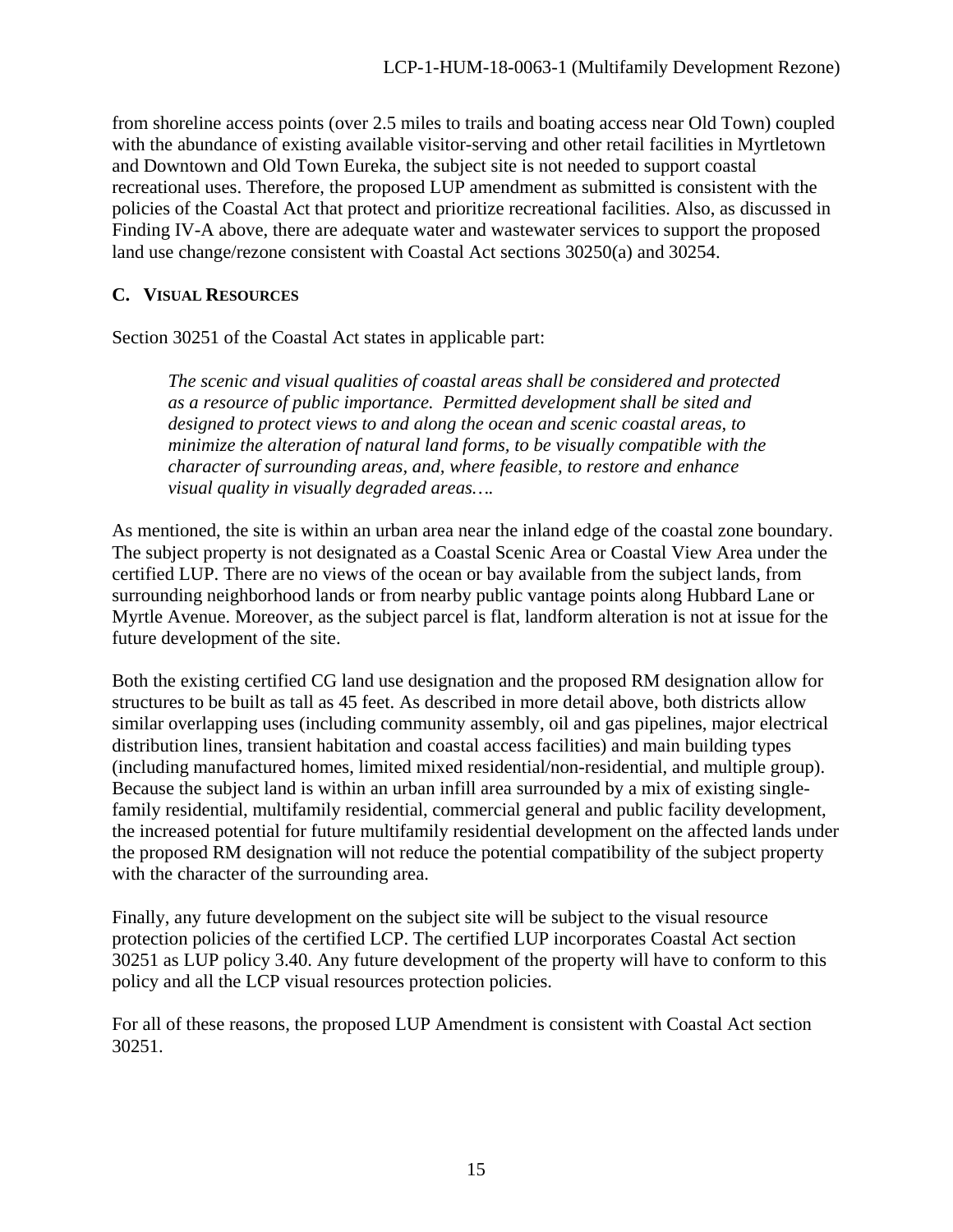## <span id="page-15-0"></span>**V. FINDINGS FOR APPROVAL OF THE IP AMENDMENT AS SUBMITTED**

The Commission hereby finds and declares as follows:

To approve the amendments to the County's Implementation Plan (IP), the Commission must find that the IP as amended would be in conformity with and adequate to carry out the policies of the certified LUP as amended.

#### <span id="page-15-1"></span>**A. CONFORMITY WITH THE RM LAND USE DESIGNATION**

Under the proposed amendment, the subject lands (four lots) will be rezoned from Commercial General (CG) to Residential Multi-Family (RM). Section 4.10-A of the certified LUP describes the intent of and allowable uses in the corresponding land use designation (also called RM, for Residential/Medium-Density) as follows:

*Urban Land Use Designations*

*… RM: RESIDENTIAL/MEDIUM DENSITY*

*Purpose. To make effective use of limited urban land and provide for residential use of mobile homes in urban areas, consistent with availability of public services.*

*Principal Use. Duplex, multiple unit and mobile home residential development for occupancy by individuals or families.*

*Conditional Uses. Same as RH* [which includes hotels, motels, boarding houses, mobile home development, single family residences, and neighborhood commercial], *plus guest houses, office and professional private institutions, and neighborhood commercial.*

*Gross Density. 8-30 units per acre*

Sections 313-6.2 and 313-163.1.9.6 of the County's certified IP describe the allowable uses of the RM district consistent with the existing certified RM land use designation. Similar to the RM land use designation, which allows "duplex, multiple unit and mobile home residential development…," the RM zoning district allows for a similar principal use, which is the "Multi-Family Residential Use Type." This use type, as defined in IP section 313-163.1.9.6, includes both "multi-family residential" and "group residential" as allowed uses. Theses use types are further defined in IP sections 313-177 as including "…*the residential occupancy of a duplex, or multiple main building or buildings by individuals or families on a non-transient basis*…" (Multi-Family Residential) and "*the residential occupancy, for compensation, by groups of persons or individuals by pre-arrangement for definite periods…*" (Group Residential).

In addition, the RM land use designation and RM zoning district both allow for similar conditionally allowed uses, including transient habitation (e.g. hotels, motels, bed and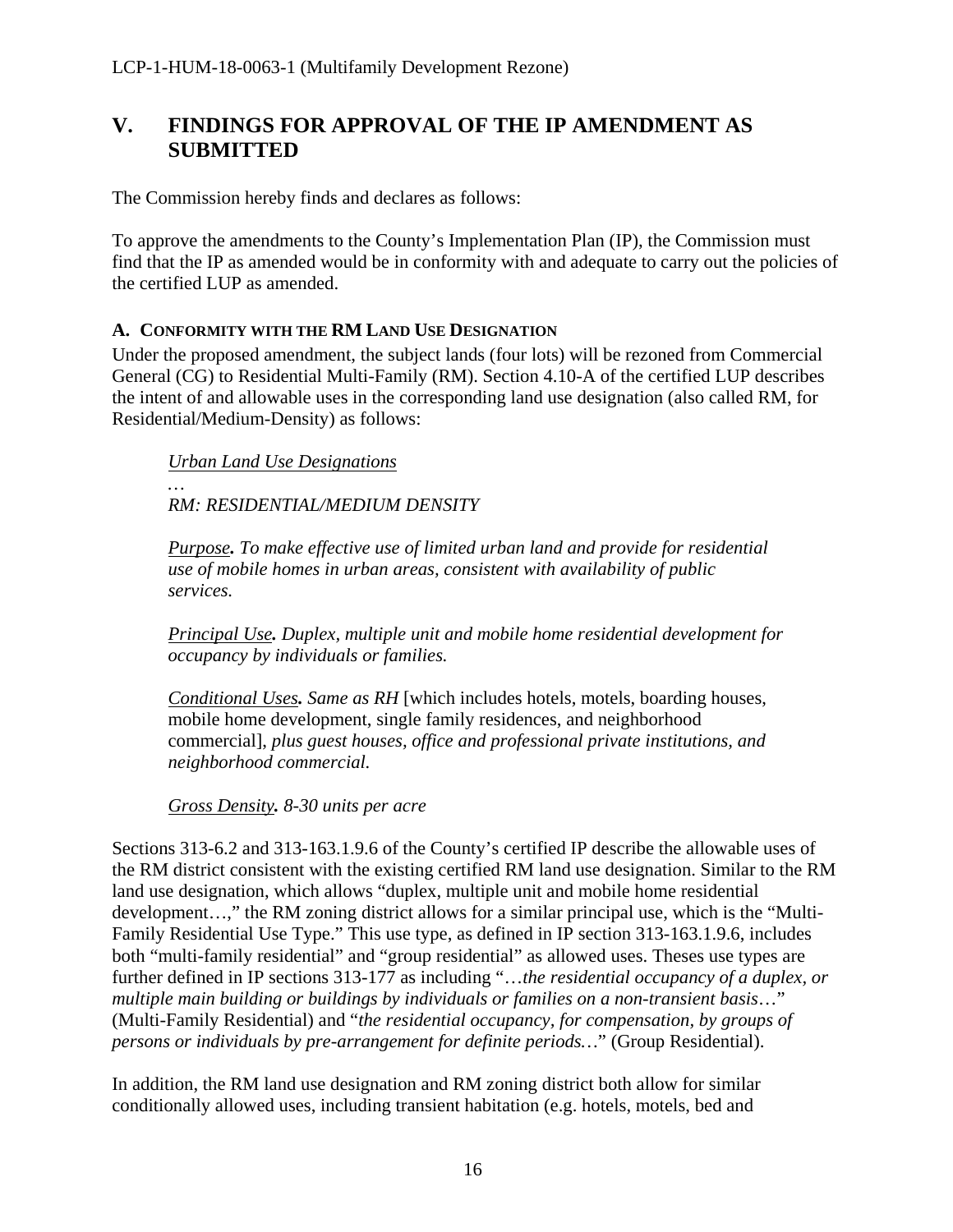breakfasts); mobile home parks; and single-family residential ("where it can be shown that the property could be developed in the future with multifamily dwellings"). Therefore, the proposed RM rezone as submitted conforms with and is adequate to carry out the RM land use designation provisions of the certified LUP.

## <span id="page-16-0"></span>**B. CONFORMITY WITH THE VISITOR-SERVING POLICIES OF THE LUP**

The certified LUP has incorporated as LUP policies the priority use policies of the Coastal Act cited above, including sections 30213, 30222 and 30254. The LUP requires the City to continue to provide for and encourage visitor-serving uses. As described in Finding IV-B above, the proposed zoning change from CG to RM will not preclude use of the subject property for visitorserving lodging. Further, it would result in one additional type of visitor-serving use that is permissible on the site with a conditional use permit (Bed and Breakfast Establishments). As discussed in Finding IV-B, the impetus for the proposed amendment to redesignate and rezone the subject property is a housing project, which, if built, would reduce the inventory of land available for the development of visitor-serving accommodations. As also discussed in Finding IV-B, there is an adequate supply of both visitor-serving accommodations in general and lowercost visitor accommodations in particular in the surrounding area to accommodate demand. Regarding other types of visitor-serving facilities, such as commercial recreational uses or facilities designed to enhance public opportunities for coastal recreation, given the site's distance from shoreline access points (over 2.5 miles to trails and boating access near Old Town) coupled with the abundance of existing available visitor-serving and retail facilities in Myrtletown and Downtown and Old Town Eureka, the subject site is not needed to support coastal recreational uses. Therefore, the IP amendment conforms with and is adequate to carry out the visitor-serving policies of the certified LUP.

## <span id="page-16-1"></span>**C. CONFORMITY WITH THE HOUSING POLICIES OF THE LUP**

The County's Housing Element is not part of its certified LCP, but the certified LCP does include some policies related to housing. LUP section 3.16-B-1 requires the following with respect to affordable housing:

*Housing opportunities for persons of low and moderate income shall be protected, encouraged, and provided, where feasible. New housing in the Coastal Zone shall be developed in conformity with the goals, policies, standards, and programs of the Humboldt County Housing Element.*

The County's most recent Housing Element<sup>12</sup> specifies that the County shall increase the inventory of lots in the affordable multifamily housing inventory to accommodate 77 additional units that are affordable to lower income households pursuant to Government Code Section  $65583(c)(1)(A)$ . The Housing Element indicates that the increase in inventory may be accomplished by any necessary rezoning to R-3 (inland areas) and RM (coastal zone).

The proposed density under the proposed IP amendment is 30 units per acre, which is assumed to result in housing affordable to lower income households according to Standard H-S12 in the Housing Element. Unlike in many urban parts of the state where residential units in high-density

<sup>&</sup>lt;sup>12</sup> The County's current Housing Element, approved May 13, 2014, can be accessed here: <https://humboldtgov.org/574/Housing-Element>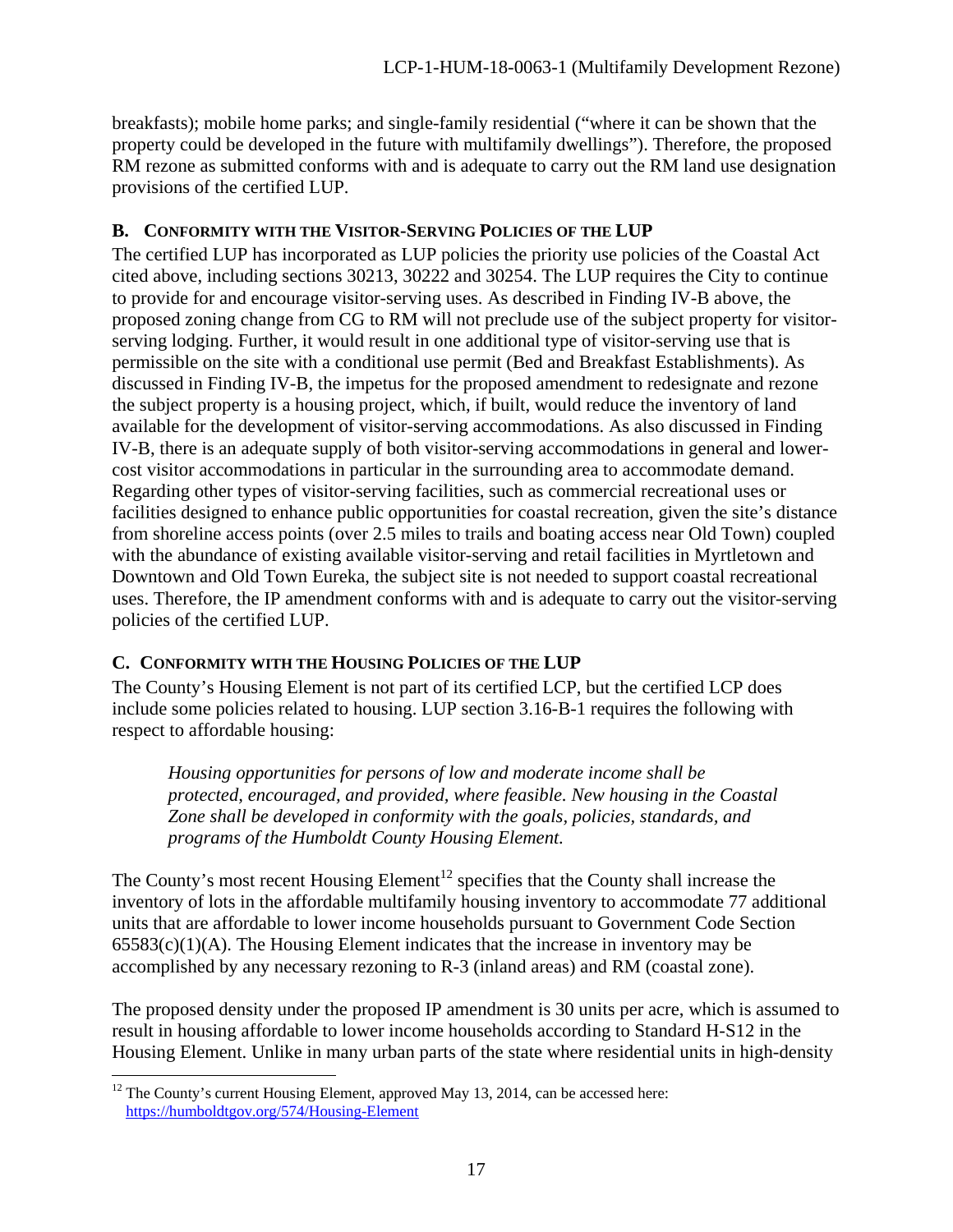housing complexes can be as unaffordable as residential units in low-density residential developments, residential units in high-density multifamily housing project in Humboldt County (a rural county) tend to rent at rates that are affordable.

The subject property is part of a group of 64 lots "nominated by property owners for potential rezoning" to increase the inventory of multi-family affordable housing units according to the CEQA document adopted by the County in July of 2018 for the subject LCP amendment and the planned Garden Apartments project.

The proposed LCP amendment will encourage affordable housing on the subject property consistent with the certified LUP, because the RM designation identifies multifamily residential as the principally permitted use, while single family residences will require a use permit. Therefore, the IP as amended to rezone approximately 2.2 acres of property from CG to RM will encourage affordable housing opportunities in conformance with LUP section 3.16-B-1, and the IP as amended is consistent with and adequate to carry out the housing policies of the certified LUP.

## <span id="page-17-0"></span>**VI. CALIFORNIA ENVIRONMENTAL QUALITY ACT**

On July 24, 2018 the County adopted a Mitigated Negative Declaration for the "project" involving (a) the redesignation/rezone of the four subject lots from CG to RM; (b) the merger of the four lots; and (c) the development of a 66-unit multi-family housing complex, on-site community center, and 87 onsite parking spaces.

As set forth in section 21080.9 of the California Public Resources Code, CEQA exempts local government from the requirement of preparing an environmental impact report (EIR) in connection with its activities and approvals necessary for the preparation and adoption of a local coastal program. Therefore, local governments are not required to prepare an EIR in support of their proposed LCP amendments, although the Commission can and does use any environmental information that the local government submits in support of its proposed LCP amendments. Instead, the CEQA responsibilities are assigned to the Coastal Commission, and the Commission's LCP review and approval program has been found by the Resources Agency to be the functional equivalent of the environmental review required by CEQA, pursuant to CEQA Section 21080.5. Therefore the Commission is relieved of the responsibility to prepare an EIR for each LCP.

Nevertheless, the Commission is required, in approving an LCP amendment submittal, to find that the approval of the proposed LCP, as amended, does conform with CEQA provisions, including the requirement in CEOA section  $21080.5(d)(2)(A)$  that the amended LCP will not be approved or adopted as proposed if there are feasible alternatives or feasible mitigation measures available that would substantially lessen any significant adverse impact which the activity may have on the environment [14 CCR §§ 13542(a), 13540(f), and 13555(b)].

The County's LCP Amendment consists of both Land Use Plan (LUP) and Implementation Plan (IP) amendments. The Commission incorporates its findings on Coastal Act and LUP conformity